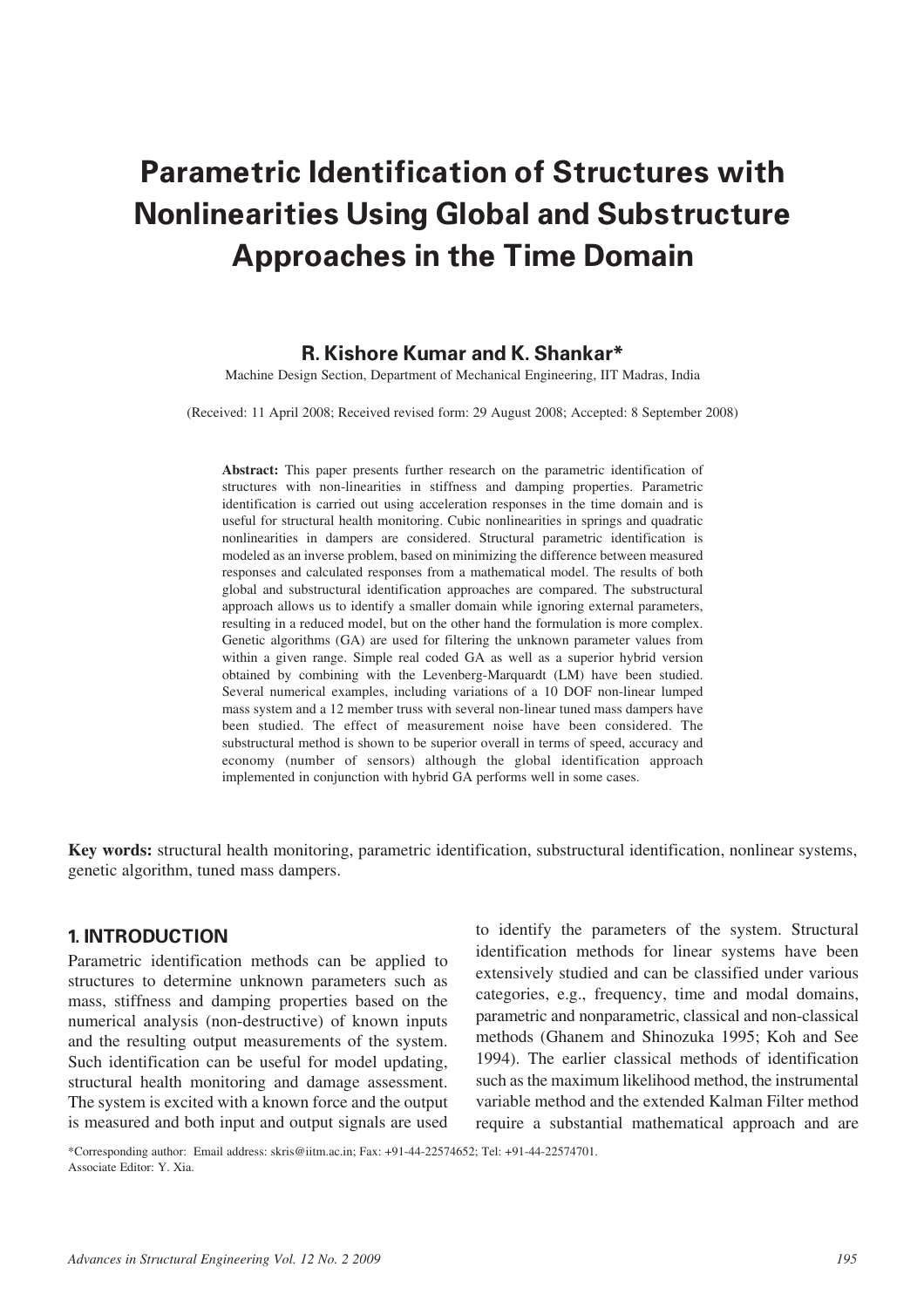gradient based. The disadvantages of these methods have lead to the application of evolutionary algorithms based on heuristic principles, such as Genetic Algorithms (Chakraborty *et al*. 2002; Hao and Xia 2002). In the literature on structural parameter identification, there are few significant mathematical studies to show the uniqueness of typical inverse solutions for large systems (Udwadia 1985; Udvadia and Sharma 1978; Gladewell 1986). However, when dealing with larger sizes, the uniqueness and accuracy of the identification are usually illustrated through extensive numerical studies. If a sufficiently large number of measurements are taken either at time steps or at several spatial locations (or a combination of both), then accurate identification is possible.

Worden and Tomlinson (2001), describe different methods for detection, identification and modelling of non-linear structural dynamic systems. Whereas the identification of linear dynamic systems has progressed considerably using several global and substructural approaches, non-linear dynamic system theory is far less established with corresponding difficulties in identification. The modal behaviour of a non-linear system is significantly different from that of a linear system. For example, non-linear systems can have more than one equilibrium point and the frequency of oscillations dependent on the amplitudes of motion. Also unlike linear systems which exhibit resonance only when the frequency of excitation equals the natural frequency, non-linear systems can resonate when the excitation is reasonably near the resonant frequency. Several methods of non-linear identification such as linearization, time domain, frequency domain and black box modelling are discussed in Kerschen *et al*. (2006). Rice (1995) presented an approach where the underlying non-linear differential equation governing the system may be identified by using a linearization technique. Pilipchuk and Tan (2005) introduced a direct method of system identification and parameter monitoring for a general class of non-linear systems in the time domain based on the operator Lie representations and the corresponding Lie series solutions.

A frequency domain technique, the conditioned reverse path method (Kerschen *et al*. 2003), has been used to identify a continuous non-linear system consisting of an experimental cantilever beam with a geometrical non-linearity. Nayfeh (1985) proposed a parametric identification technique that exploits nonlinear resonances and comparisons of the behaviour of the system to be identified with those of known systems. A recent approach in this area is black box modelling. In non-linear black-box modelling, artificial neural networks have received the most attention in non-linear structural dynamics (Saadat *et al*. 2004). The application of evolutionary algorithms such as binary coded GA to non-linear identification has also been carried out (Kristinsson and Dumont 1992; Jiang and Wang 2000). Chang (2006) obtained better estimates of non-linear parameters using an improved multi-crossover GA which used real numbers rather than binary representation.

The Levenberg-Marquardt (LM) method is particularly suited to the optimization of non-linear problems. It is an algorithm combining aspects of both the *Steepest-descent* and *Gauss-Newton* methods. Hanagud *et al*. (1985) identified parameters of single DOF non-linear dynamic system with a stiffness cubic non-linearity using the LM method. Rakesh and Park (1997) used an LM iterative direct method to identify parameters for non-linear system with combined quadratic and cubic stiffness nonlinearities. The combination of LM and GA offers the advantages of locating the global maxima by GA and thereafter, accurate gradient climbing by LM. This approach has been applied to finding the material properties of a viscoplastic model using a finite element model (Qu *et al*. 2005).

The substructural identification technique is used to identify the parameters only in regions of interest which results in reducing significantly the number of unknown parameters to be identified; hence convergence and accuracy of estimation can be improved. For substructures, the effect of the input excitation is expressed in terms of the responses at the interfaces with the main structure, and substructural identification may be carried out without measuring the actual input excitation to the structure. A smaller number of measurement sensors is required in comparison with full structure identification. Substructural identification methods can be applied in the time domain (Koh *et al*. 1991; Yun and Lee 1997; Koh *et al*. 2003) using the interface measurements or in the frequency domain (Koh and Shankar 2003) using receptances, in which case the formulation can be modified to use interface or internal measurements.

For the worth being presented in this paper, both global and substructural identification approaches were used to identify the parameters in order to monitor the structure's health. For the identification of the full set of structural parameters real coded Genetic Algorithm (GA) and GA combined with the Levenberg-Marquardt method (CGALM) were used. The substructural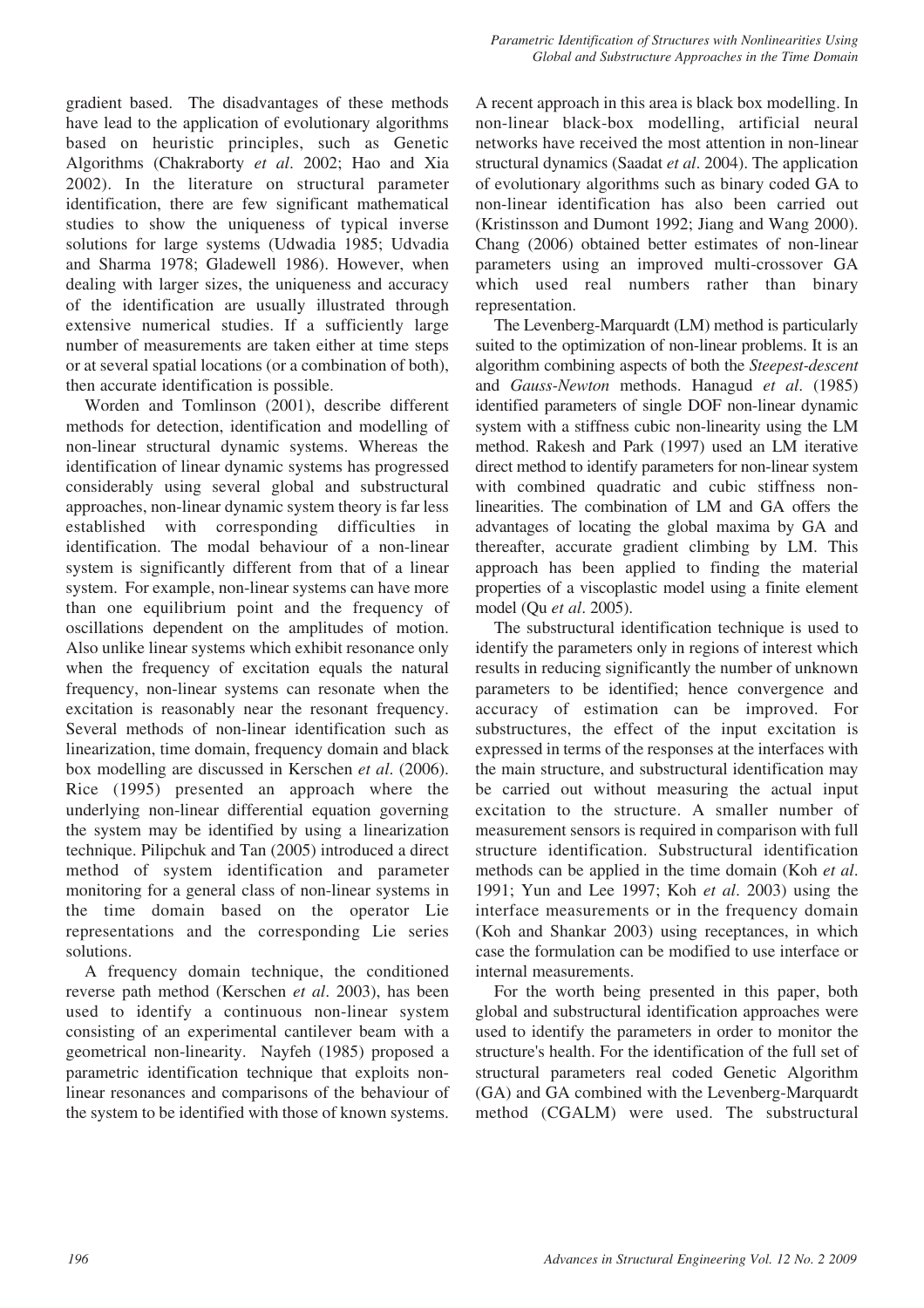identification was carried out by pure GA. As stated in Koh *et al*. (2003) the following factors are often considered in numerical simulation studies to test an identification strategy.

- 1) The strategy should not require an unreasonably good initial guess for convergence to occur. In this paper for both GA and CGALM the initially guessed values are not required and only search range is specified.
- 2) In practice, a dynamic response is normally measured using accelerometers. Error is incurred in obtaining velocity and displacement signals by integration. Hence, in this work, only acceleration and velocity signals are used for identification.
- 3) While accurate measurements are possible due to advances in sensor technology, some noise is still inevitable affecting identification accuracy. The strategy should thus be tested in the presence of I/O noise. In this paper each case is identified while taking account of noise in the responses.
- 4) Though the more the measurements, the better the results in general, the strategy should not assume a complete set of measurements since this is difficult to achieve in reality. The substructural identification technique is used in the work being described to decrease the number of sensors required for measuring responses.

Full structure identification (GA and CGALM methods) satisfies the first 3 factors and the substructural identification (pure GA) approach satisfies all 4 factors.

# **2. IDENTIFICATION OF GLOBAL STRUCTURE USING HYBRID GA**

Simple real coded GA was used to identify the parameters of systems with nonlinearities. Genetic Algorithms are exploration algorithms based on the mechanism of natural selection and survival of the fittest. GA combines the explorative ability of large search spaces as well as reasonable guided search (Michalwicz 1994). But GA needs increased population sizes and a large number of iterations to identify larger number of parameters, which results in increased computational effort. The Levenberg-Marquardt method can also be used to identify the parameters of nonlinear systems. The Levenberg-Marquardt method is a gradient based local search method. Initial values have great importance in updating the parameters in

inverse problems using the LM method. If the initial guess values are poor, the LM method may converge to local minima or diverge from the optimum parameter values. The GA parameters which are used to supply the initial values for LM play an important role in the convergence of the hybrid method. If the accuracy of the GA supplied initial value is insufficient, the LM may not lead to the global optimum. This is a limitation of this method.

To avoid the different limitations of real coded GA and the LM method, a hybrid method which combines both real coded GA and a gradient based classical method, Levenberg-Marquardt method, is used. In order to obtain a good initial guess for the LM parameters, GA has been coupled with the LM algorithm. GA is superior in finding global maxima of the objective function and provides the crucial initial guess values for the LM method. This paper uses the continuous or real number version of the GA which does not require binary coding and decoding and is reportedly superior to binary GA when dealing with real number problems. The CGALM procedure is clearly explained in Kishore Kumar *et al*. (2007) and its application for the identification of the parameters of nonlinear systems.

Inverse problems are solved by numerically simulating an experiment, with the mathematical model of a known dynamic system as reference. The experimental acceleration measurements are "generated" from this mathematical model of known stiffness and damping parameters. Noise is added to these measurements for realism. Now, the identification is posed as an inverse problem. The parameters of the same mathematical model are assumed unknown. They have to be filtered out from a given search range, in such a way as to minimize the difference between the experimentally measured responses and the values predicted from the mathematical model.

# **3. SUBSTRUCTURE FORMULATION**

Substructural identification is a technique whereby only the parameters in the regions of interest are identified. This technique reduces the number of parameters to be identified, decreasing the computational effort and improving the convergence. The substructural formulation shown and used here is the technique used by Koh *et al*. (2003). It is valid for one dimensional systems where two substructures meet at one interface node. It is briefly explained here with reference to the system in Figure 1(a). The equations of motion for the substructure shown in Figure 1(b), are given by,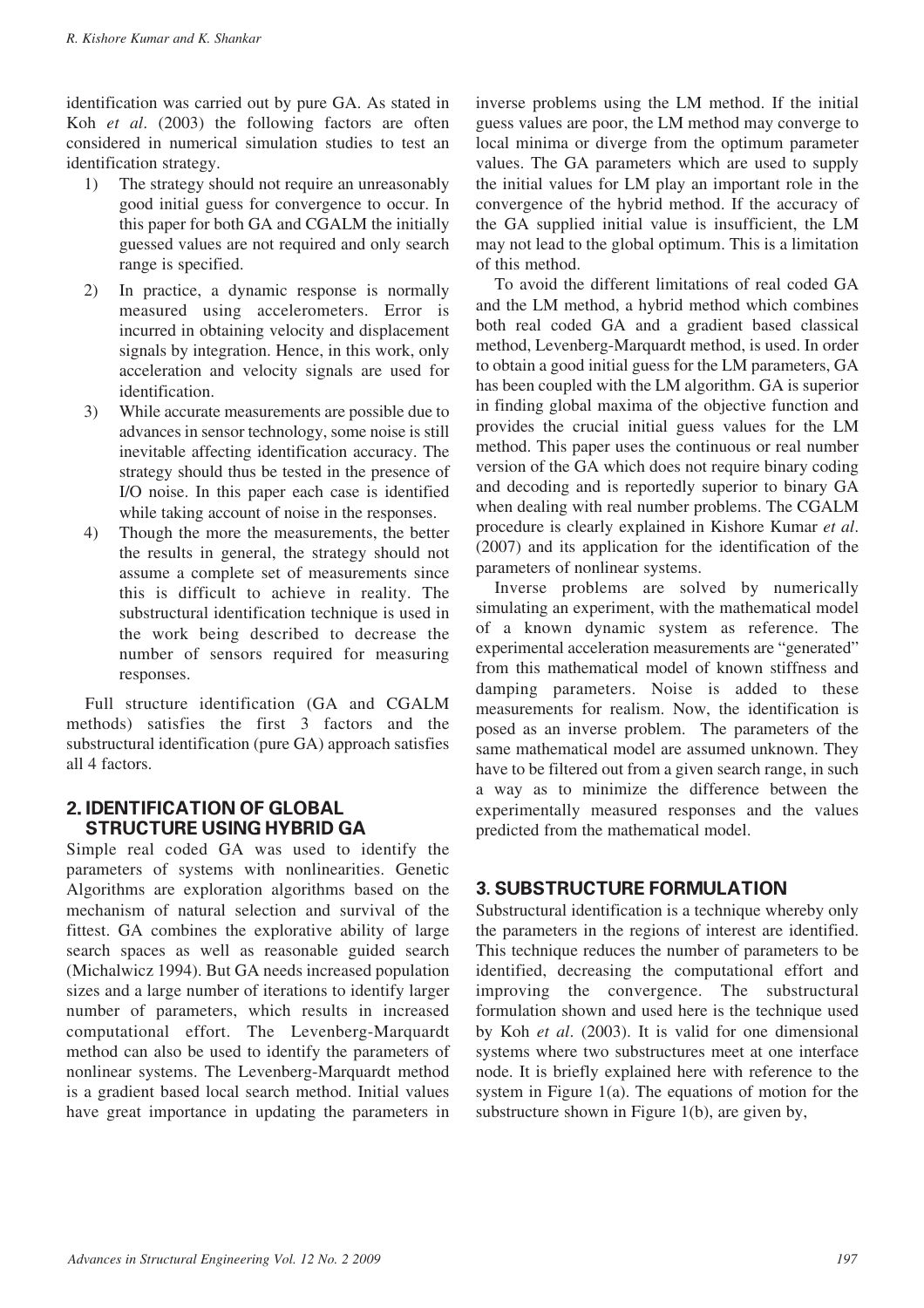

**Figure 1.** (a) Complete structure; (b) A substructure



**Figure 2.** SSI with out overlap

$$
\begin{bmatrix}\nM_{uu} & M_{uf} & & & & & \\
M_{fu} & M_{ff} & M_{fr} & & & & \\
M_{f1} & M_{rr} & M_{rg} & & M_{gd} & & \\
M_{gr} & M_{gg} & M_{gd} & & & \ddot{x}_{g} \\
M_{gg} & M_{dg} & M_{dd} & & & \ddot{x}_{g} \\
C_{fu} & C_{fu} & C_{fr} & C_{fr} & & \\
C_{g1} & C_{gr} & C_{rg} & C_{gd} & & \\
C_{gg} & C_{gg} & C_{gd} & & & \ddot{x}_{g} \\
C_{fu} & K_{uf} & K_{ff} & K_{fr} & & \\
K_{fu} & K_{ff} & K_{fr} & K_{rg} & & \\
K_{gf} & K_{gr} & K_{gg} & K_{gd} & & \\
K_{gg} & K_{gg} & K_{gd} & & & \\
K_{gg} & K_{gg} & K_{gd} & & \\
K_{gg} & K_{gg} & K_{gd} & & \\
K_{gg} & K_{dg} & K_{dd} & & \\
K_{gg} & K_{dg} & K_{dd} & & \\
K_{gg} & K_{dg} & K_{dd} & & \\
K_{g1} & K_{g2} & K_{dd} & & \\
K_{g3} & K_{dd} & & & \\
K_{g4} & K_{dd} & & & \\
\end{bmatrix}
$$
\n(1)

Where subscript '*r*' denotes internal DOFs for the substructure considered. Subscripts '*f*' and '*g*' denote interface DOFs of the substructure with the remaining structure on the two sides top and bottom, respectively. Subscripts "*u*" represents DOFs above the upper interface DOF and subscripts "*d*" represents DOFs below the lower interface DOF. Let subscript '*j*' denote all interface DOFs (i.e. *f* and *g* included) for concise presentation. For the substructure considered, the equations of motion may be extracted from the above equations to yield

$$
\begin{bmatrix} M_{ij} & M_{rr} \end{bmatrix} \begin{bmatrix} \ddot{x}_j \\ \ddot{x}_r \end{bmatrix} + \begin{bmatrix} C_{ij} & C_{rr} \end{bmatrix} \begin{bmatrix} \dot{x}_j \\ \dot{x}_r \end{bmatrix} + \begin{bmatrix} K_{ij} & K_{rr} \end{bmatrix}
$$
\n
$$
\begin{bmatrix} x_j \\ x_r \end{bmatrix} = \begin{Bmatrix} F_r(t) \end{Bmatrix}
$$
\n(2)

Treating interaction effects at the interface ends as "input". The above equation system can be re-arranged as

$$
M_{rr}\ddot{x}_r(t) + C_{rr}\dot{x}_r(t) + K_{rr}x_r(t) = F_r - M_{rj}\ddot{x}_j(t) - C_{rj}\dot{x}_j
$$
  
(t) - K\_{rj}x\_j(t) (3)

In the SSI formulation by Koh *et al*. (2003), accelerations, velocities and displacements at the interface DOFs are required as evident in the RHS of Eqn 3. For practical reasons, acceleration is preferred over velocity and displacement. To eliminate the requirement for displacement time signals, the concept of a "quasi-static displacement" vector was adopted. The absolute displacements for internal DOFs were split into "quasi-static" displacements  $(x_r^s)$  and "relative" displacements  $(x_r^*)$ , i.e.

$$
x_r(t) = x_r^s(t) + x_r^*(t)
$$
 (4)

Quasi-static displacements are obtained by solving Eqn 3 while ignoring the applied force *Fr*, inertia effect and damping effect (all time-derivative terms set to zero). Hence,

$$
K_{rr}x_r^s = -K_{rj}x_j
$$
  
or  

$$
x_r^s = -K_{rr}^{-1}K_{rj}x_j = Rx_j
$$
 (5)

Here 'R' is called the influence coefficient matrix which relates internal DOFs to interface DOFs under the quasi-static condition. Substituting the above equation into Eqn 3 leads to

$$
M_{rr}\ddot{x}_r^*(t) + C_{rr}\dot{x}_r^*(t) + K_{rr}x_r^*(t) = F_r - (M_{rj} + M_{rr}r)
$$
  

$$
\ddot{x}_j(t) - (C_{rj} + C_{rr}r)\dot{x}_j(t)
$$
 (6)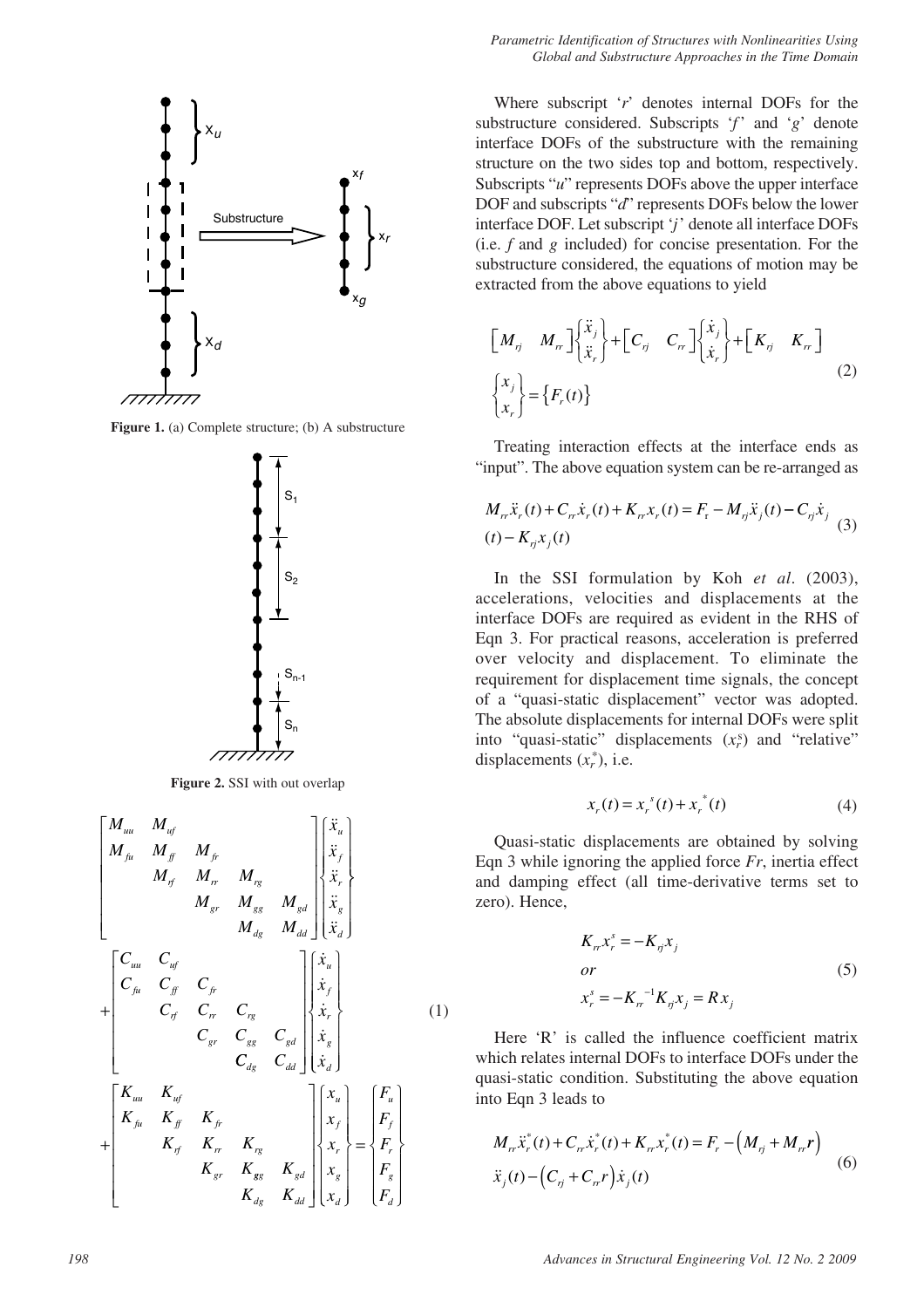The RHS without the *Fr* term represents forces induced by motion relating to interface DOFs and may be referred to as "interface motion forces" for convenience. In Koh *et al*. (2003), the forces due to the damping were neglected to avoid the measurement of velocity signals at the interface DOFs. But for the identification of nonlinear systems the velocity components can not be neglected as these might affect the identification. Hence both acceleration and velocity signals are measured at the interface DOFs. If there is no excitation within the substructure, *Fr* simply vanishes and the method can advantageously be used for "outputonly" identification (i.e. no force measurement is necessary) for the substructure.

In the substructural identification procedure, the interface acceleration measurements of the substructure have to be obtained from experiment. They are the absolute accelerations  $\ddot{x}_j$  (whereby  $\dot{x}_j$  is also obtained) and used in the right hand side of Eqn 6. Acceleration measurements are also taken at a few interior points *r*, for comparison with the values estimated from the model. The relative interior accelerations  $\ddot{x}^*$  are predicted using Eqn 6 from the model which can be converted to absolute accelerations using Eqn 4.

These estimated accelerations are compared with the measured interior accelerations. The objective function, to be minimized, is a function of the differences in the two types of acceleration.

## **4. GA PARAMETERS**

In the global structure identification scheme, real coded GA is used. Since the number of parameters to be identified in a global model is greater, larger values of population size and the number of generations are necessary, resulting in more computational effort. For global structure identification, the faster hybrid GA (*i.e*. Combined GA and LM method) was also used and compared with the pure GA solution. In CGALM the GA parameters (population size and number of generations) used were small compared to those in the case of pure GA. This is because the purpose of the first stage (real coded GA) of CGALM is just to give acceptable initial guess values to the LM algorithm. The population size and number of generations for CGALM were decided based on the results from Kishore Kumar *et al.* (2007). The GA parameters which are used to supply the initial values for LM play an important role in the convergence of the hybrid method. If the accuracy of the GA supplied initial value is insufficient, the LM may not lead to the global optimum. This is a limitation of this method. Finally the substructural identification technique was used to identify structural parameters in the region of interest around the nonlinearities. Since the number of

parameters to be identified here are small, smaller values of GA population were used, thus decreasing the computational effort. In section 6 which present the numerical results, the Tables gives the GA parameters (polulation size, iterations) used in each case.

The identification task can be posed as a minimization problem. For all the approaches a weighted error cost function has been used and is given in the following equation (Koh *et al.* 2003).

$$
f = \frac{1}{M} \sum_{i=1}^{M} \mu_i \varepsilon_i
$$
 (7)

 $\ddot{x}_m(i, j) - \ddot{x}_e(i, j)$ 

Where,

$$
\mu_i = \overline{\chi}'_{\chi_i}, \quad \overline{\chi} = \sum_{i=1}^M \frac{\chi_i}{M} \text{ and } \chi_i = \sqrt{\frac{1}{L} \sum_{j=1}^L \ddot{x}_m^2(i, j)}
$$

 $\varepsilon_i = \frac{1}{L} \sum_{j=1}^L [x_m(i,j) - x_e]$ 

 $=\frac{1}{L}\sum_{j=1}^{L} \left[ \ddot{x}_{m}(i,j) - \ddot{x}_{e}(i,j) \right]^{2}$ 

*L*

1

*i*

Here '*M*' is the number of measurement sensors used and '*L*' is the number of time steps. Subscripts '*m*' and '*e*' are for measured and estimated responses respectively. Measured responses were simulated numerically using assumed parameter values and noise has been added to compensate the measurement errors. The following is the expression used for adding noise to the responses.

$$
\ddot{x}_{noise} = \ddot{x} + \frac{(r - 0.5)}{10} \ddot{x} \tag{8}
$$

Where '*r*' is a random number generated between 0 and 1 with uniform probability and  $\ddot{x}_{noise}$  is a signal with noise,  $\ddot{x}$  is a signal without noise. A computer with P4 CPU 3.4 GHz and 1.25 GB RAM was used to carry out all the numerical simulations and parametric identification. In the following subsections identification results for each case for both global and substructure approaches are presented. In all cases considered in this paper, in GA algorithm a 40% cross over rate and uniform mutation with a 12% mutation rate were adopted.

## **5. MODELS STUDIED**

In this section, systems and their substructures adopted for identification studies are introduced. Lumped mass systems such as a 10-DOF nonlinear system, a 10-DOF linear system with nonlinear Tuned Mass Dampers (TMDs) and a linear plane truss system with nonlinear TMDs were studied using the methods described earlier, *i. e.*, real coded GA, CGALM and the substructure method.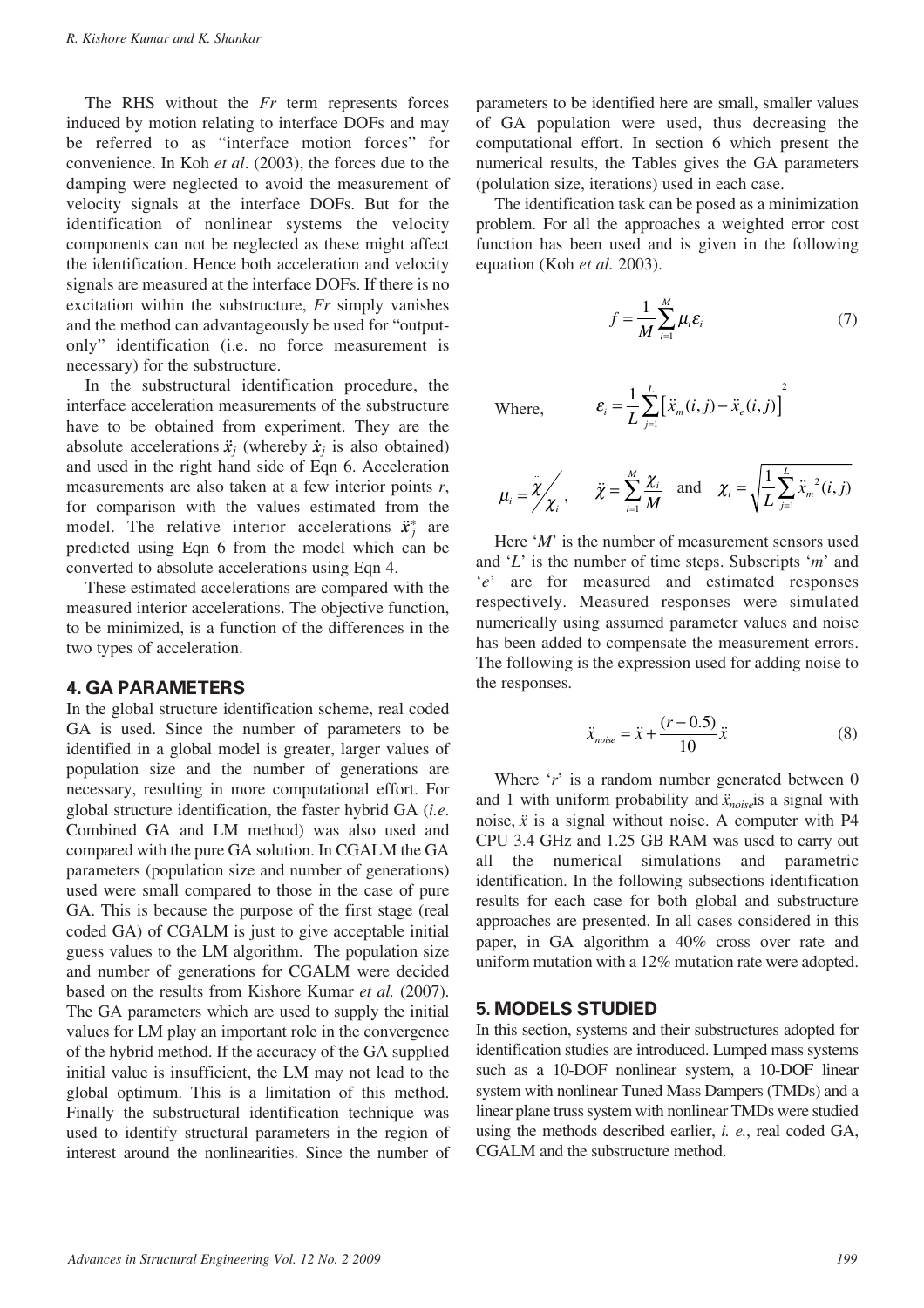

**Figure 3.** 10-DOF lumped mass system with two nonlinear spring damper pairs

## 5.1. 10-DOF Nonlinear System

A 10-DOF lumped mass system with two nonlinear spring-damper pairs was considered. All the masses were assumed to be unity *i.e.* 1kg. The spring damper pairs under  $4<sup>th</sup>$  and  $7<sup>th</sup>$  DOFs were taken as nonlinear. Figure 3 shows the full system, substructures considered for identification and the actual values assumed to simulate the responses. Cubic nonlinearity (which represents the well known Duffing equation) in spring and quadratic nonlinearity in damping were assumed. The following equation gives the nonlinear relations used.

$$
k_4(\delta_4) = a\delta_4 + b\delta_4^3
$$
  
\n
$$
c_4(\delta_4, \dot{\delta}_4) = c\dot{\delta}_4(1 + \delta_4^2)
$$
  
\n
$$
k_7(\delta_7) = d\delta_7 + e\delta_7^3
$$
  
\n
$$
c_7(\delta_7, \dot{\delta}_7) = f\dot{\delta}_7(1 + \delta_7^2)
$$
\n(9)

Where '*b*' and '*e*' are the nonlinear coefficients of the nonlinear spring force expression,  $c^{\prime}$  and  $f^{\prime}$  are the coefficients of the nonlinear damper force expression, ' $\delta_4$ ' and ' $\dot{\delta}$ ' are the resultant displacements  $\dot{\delta}_4 = x_4$  $x_3$  and  $\delta_7 = x_7 - x_6$ , ' $\delta_4$ ' and ' $\delta_7$ ' are the resultant velocities  $(\delta_4 = \dot{x}_4 - \dot{x}_3 \text{ and } \dot{\delta}_7 = \dot{x}_7 - \dot{x}_6).$ 

The different identification cases studied here were a) Full structure b) Two substructures, i.e. substructure 1 and substructure 2 considered in such a way that each substructure includes one nonlinear

spring-damper pair and c) Substructure 3 which is chosen to include both the non-linear springs and ignore the linear springs. The parameters to be identified were 7 in each of substructure-1 and substructure-2 whereas in substructure 3, the number of parameters to be identified was 14. It can be observed from Figure 3 that for substructure 1, the second and fifth DOFs are the interface and 3rd and 4<sup>th</sup> DOFs are internal. Similarly internal and interface DOFs for two other substructures can be observed in Figure 3. Eqn 10 gives the dynamic equation for the 10-DOF nonlinear system with two nonlinear springdamper pairs.

| $\lceil m_{\rm i} \rceil$ | 0              | 0              | 0              | 0                | 0            | 0                | 0                | 0                |                                |                 |
|---------------------------|----------------|----------------|----------------|------------------|--------------|------------------|------------------|------------------|--------------------------------|-----------------|
| 0                         | m <sub>2</sub> | 0              | 0              | 0                | 0            | $\boldsymbol{0}$ | 0                | 0                | 0                              | $\ddot{x}_2$    |
| 0                         | 0              | m <sub>3</sub> | 0              | 0                | 0            | $\overline{0}$   | $\boldsymbol{0}$ | 0                | $\mathbf{0}$                   | $\ddot{x}_3$    |
| 0                         | 0              | 0              | m <sub>4</sub> | $\boldsymbol{0}$ | 0            | $\mathbf{0}$     | $\boldsymbol{0}$ | 0                | $\mathbf{0}$                   | $\ddot{x}_4$    |
| 0                         | 0              | 0              | 0              | m <sub>5</sub>   | $\mathbf{0}$ | $\mathbf{0}$     | $\mathbf{0}$     | $\boldsymbol{0}$ | $\overline{0}$                 | $\ddot{x}_5$    |
| 0                         | 0              | 0              | 0              | 0                |              | $m_6$ 0          | $\mathbf{0}$     | $\mathbf{0}$     | $\overline{0}$                 | $\ddot{x}_6$    |
| 0                         | 0              | 0              | 0              | 0                | 0            | $m_\gamma$       | $\mathbf{0}$     | $\boldsymbol{0}$ | $\overline{0}$                 | $\ddot{x}_7$    |
| 0                         | 0              | 0              | 0              | 0                | 0            | $\mathbf{0}$     | $m_{8}$          | $\mathbf{0}$     | $\overline{0}$                 | $\ddot{x}_8$    |
|                           | 0              | 0              |                | 0                | 0            | $\boldsymbol{0}$ | $\boldsymbol{0}$ | $m_{9}$          | $\overline{0}$                 | $\ddot{x}_9$    |
|                           | 0              |                |                | 0                | 0            | $\boldsymbol{0}$ | $\boldsymbol{0}$ | $\overline{0}$   | $\ensuremath{m_{\mathrm{10}}}$ | $\ddot{x}_{10}$ |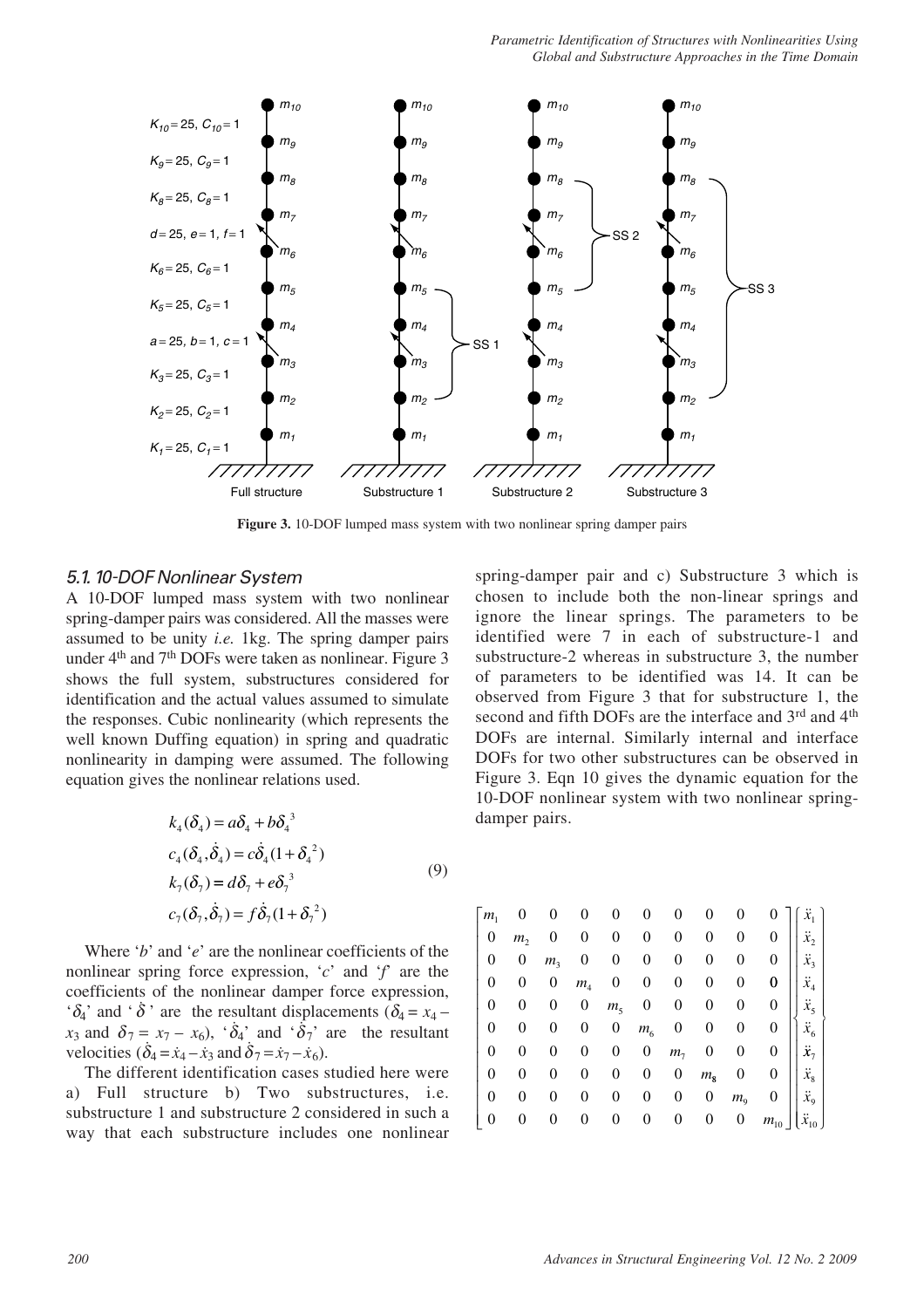|                |                | $c_1 + c_2 - c_2$ |                  | $\overline{\phantom{0}}$    | $\boldsymbol{0}$                                       | $\boldsymbol{0}$ | $\boldsymbol{0}$                 | $\boldsymbol{0}$                                     |                                                       | $\overline{0}$<br>$\overline{0}$ |                | $\theta$         | $\dot{x}_1$ |                             |  |
|----------------|----------------|-------------------|------------------|-----------------------------|--------------------------------------------------------|------------------|----------------------------------|------------------------------------------------------|-------------------------------------------------------|----------------------------------|----------------|------------------|-------------|-----------------------------|--|
|                |                |                   |                  |                             | $-c_2$ $c_2 + c_3$ $-c_3$ 0 0                          |                  | $\overline{0}$                   | $\overline{0}$                                       |                                                       | $\overline{0}$<br>$\overline{0}$ |                | $\overline{0}$   | $\dot{x}_2$ |                             |  |
|                |                |                   |                  |                             | 0 $-c_3$ $c_3 + c(1+\delta_4^2) -c(1+\delta_4^2)$ 0    |                  | $\overline{0}$                   | $\overline{0}$                                       |                                                       | $\overline{0}$<br>$\overline{0}$ |                | $\boldsymbol{0}$ | $\dot{x}_3$ |                             |  |
|                |                | $\overline{0}$    | $\mathbf{0}$     |                             | $-c(1+\delta_4^2)$ $c(1+\delta_4^2)+c_5$ $-c_5$ 0      |                  |                                  | $\overline{0}$                                       |                                                       | $\overline{0}$<br>$\overline{0}$ |                | $\boldsymbol{0}$ | $\dot{x}_4$ |                             |  |
|                |                | $\overline{0}$    | $\overline{0}$   |                             | $\overline{0}$                                         |                  |                                  | $-c_5$ $c_5+c_6$ $-c_6$ 0                            |                                                       | $\bf{0}$<br>$\overline{0}$       |                | $\boldsymbol{0}$ | $\dot{x}_5$ |                             |  |
|                |                | $\boldsymbol{0}$  | $\overline{0}$   |                             | $\overline{0}$                                         |                  |                                  | 0 $-c_6 c_6 + f(1+\delta_7^2) - f(1+\delta_7^2)$ 0   |                                                       | $\overline{0}$                   |                | $\overline{0}$   | $\dot{x}_6$ |                             |  |
|                |                | $\overline{0}$    | $\mathbf{0}$     | $\overline{0}$              |                                                        | $\overline{0}$   | $\overline{0}$                   | $-f(1+\delta_7^2)$ $f(1+\delta_7^2)+c_8$ $-c_8$ 0    |                                                       |                                  |                | $\overline{0}$   | $\dot{x}_7$ |                             |  |
|                |                | $\boldsymbol{0}$  | $\boldsymbol{0}$ | $\overline{0}$              | $\overline{0}$                                         |                  | $\overline{0}$                   | $\overline{0}$<br>$-c_8$                             |                                                       | $c_8 + c_9 - c_9 = 0$            |                |                  | $\dot{x}_8$ |                             |  |
|                |                | $\boldsymbol{0}$  | $\overline{0}$   | $\overline{0}$              | $\overline{0}$                                         |                  | $\mathbf{0}$                     | $\overline{0}$                                       | 0 $-c_9$ $c_9 + c_{10} - c_{10}$                      |                                  |                |                  | $\dot{x}_9$ |                             |  |
|                |                | $\boldsymbol{0}$  | $\overline{0}$   | $\mathbf{0}$                | $\overline{0}$                                         |                  | $\overline{0}$<br>$\overline{0}$ |                                                      | 0 0 $-c_{10}$ $c_{10}$ $\lfloor \dot{x}_{10} \rfloor$ |                                  |                |                  |             | (10)                        |  |
|                |                |                   |                  |                             |                                                        |                  |                                  |                                                      |                                                       |                                  |                |                  |             |                             |  |
|                |                |                   |                  | $-k_1 + k_2 - k_2$ 0        |                                                        | $\mathbf{0}$     | $\boldsymbol{0}$                 | $\overline{0}$                                       | $\boldsymbol{0}$                                      | $\overline{0}$                   | $\overline{0}$ | x <sub>1</sub>   |             | $F_1(t)$                    |  |
|                |                |                   |                  | $-k_2$ $k_2 + k_3$ $-k_3$ 0 |                                                        | $\overline{0}$   | $\overline{0}$                   | $\mathbf{0}$                                         | $\overline{0}$                                        | $\overline{0}$                   | $\overline{0}$ | $x_{2}$          |             | $F_2(t)$                    |  |
|                | $\overline{0}$ |                   |                  |                             | $-k_3 k_3 + (a + b\delta_4^2) - (a + b\delta_4^2) 0$ 0 |                  |                                  | $\mathbf{0}$                                         | $\boldsymbol{0}$                                      | $\overline{0}$                   | $\mathbf{0}$   | $x_{3}$          |             | $F_3(t)$                    |  |
|                | $\overline{0}$ |                   |                  |                             | 0 $-(a+b\delta_4^2)$ $(a+b\delta_4^2)+k_5$ $-k_5$      |                  | $\overline{0}$                   | $\overline{0}$                                       | $\boldsymbol{0}$                                      | $\boldsymbol{0}$                 | $\mathbf{0}$   | $x_4$            |             | $F_4(t)$                    |  |
| $\overline{+}$ | $\overline{0}$ | $\boldsymbol{0}$  |                  | $\sim$ 0                    | $-k_{5}$                                               |                  |                                  | $k_5 + k_6$ $-k_6$ 0                                 | $\mathbf{0}$                                          | $\bf{0}$                         | $\overline{0}$ | $x_5$            | $=$         | $F_5(t)$                    |  |
|                | $\overline{0}$ | $\boldsymbol{0}$  |                  |                             | $0 \qquad \qquad 0$                                    |                  |                                  | $-k_6 k_6 + (d + e\delta_7^2) - (d + e\delta_7^2) 0$ |                                                       | $\overline{0}$                   | $\overline{0}$ | x <sub>6</sub>   |             | $F_6(t)$                    |  |
|                | $\mathbf{0}$   | $\mathbf{0}$      |                  | $\overline{0}$              | $\overline{0}$                                         |                  |                                  | 0 $-(d+e\delta_7^2)$ $(d+e\delta_7^2)+k_8 -k_8$ 0    |                                                       |                                  | $\mathbf{0}$   | $x_{7}$          |             | $F_7(t)$                    |  |
|                | $\Omega$       | $\mathbf{0}$      |                  | $\overline{0}$              | $\overline{0}$                                         | $\overline{0}$   | $\overline{0}$                   | $-k_8$ $k_8 + k_9$ $-k_9$                            |                                                       |                                  | $\overline{0}$ | $x_{8}$          |             | $F_8(t)$                    |  |
|                | $\Omega$       | $\mathbf{0}$      |                  | $\boldsymbol{0}$            | $\overline{0}$                                         | $\mathbf{0}$     | $\overline{0}$                   | $\overline{0}$                                       | $-k_9$ $k_9 + k_{10} - k_{10}$                        |                                  |                | $x_{\rm o}$      |             | $F_{9}(t)$                  |  |
|                | $\overline{0}$ | $\boldsymbol{0}$  |                  | $\boldsymbol{0}$            | $\boldsymbol{0}$                                       | $\boldsymbol{0}$ | $\boldsymbol{0}$                 | 0 0 $-k_{10}$ $k_{10}$ $x_{10}$                      |                                                       |                                  |                |                  |             | $\lfloor F_{10}(t) \rfloor$ |  |

For instance, the governing equations for the substructure 1 shown in Figure 3 can be written as (with reference to Eqn 6)

$$
\begin{bmatrix} m_{3} & 0 \ 0 & m_{4} \end{bmatrix} \begin{bmatrix} \ddot{x}_{3}^{*} \\ \ddot{x}_{4}^{*} \end{bmatrix} + \begin{bmatrix} c_{3} + c(1 + \delta_{4}^{2}) & -c(1 + \delta_{4}^{2}) \\ -c(1 + \delta_{4}^{2}) & c(1 + \delta_{4}^{2}) + c_{5} \end{bmatrix} \begin{bmatrix} \dot{x}_{3}^{*} \\ \dot{x}_{4}^{*} \end{bmatrix} + \begin{bmatrix} k_{3} + (a + b\delta_{4}^{2}) & -(a + b\delta_{4}^{2}) \\ -(a + b\delta_{4}^{2}) & (a + b\delta_{4}^{2}) + k_{5} \end{bmatrix} \begin{bmatrix} x_{3}^{*} \\ x_{4}^{*} \end{bmatrix}
$$
  
= 
$$
\begin{bmatrix} F_{3}(t) \\ F_{4}(t) \end{bmatrix} - \begin{bmatrix} 0 & 0 \\ 0 & 0 \end{bmatrix} + \begin{bmatrix} m_{3} & 0 \\ 0 & m_{4} \end{bmatrix} r \begin{bmatrix} \ddot{x}_{2} \\ \ddot{x}_{5} \end{bmatrix} - \begin{bmatrix} -c_{3} & 0 \\ 0 & -c_{5} \end{bmatrix} + \begin{bmatrix} c_{3} + c(1 + \delta_{4}^{2}) & -c(1 + \delta_{4}^{2}) \\ -c(1 + \delta_{4}^{2}) & c(1 + \delta_{4}^{2}) + c_{5} \end{bmatrix} r \begin{bmatrix} \dot{x}_{2} \\ \dot{x}_{5} \end{bmatrix}
$$
 (11)

In substructure 1, the 3<sup>rd</sup> and 4<sup>th</sup> DOFs are internal and the 2nd and 5th DOFs are interface. The responses for internal DOFs are obtained using the substructure formulation and the global structure and compared to make sure that the substructure formulation is valid for nonlinear systems. Figure 4 shows the comparison between acceleration responses of the 4<sup>th</sup> DOF obtained using the global formulation and the substructure formulation (*i.e* the entire structure is divided up into substructures). It can be observed from Figure 4 that both the global and substructure responses match closely and hence the accuracy of the substructure formulation is verified.

The system was excited at the first mass  $(m_1)$ . The global identification technique was tested for different impulse magnitudes ranging from 5 to 100 N and it identified the parameters exactly. Same analysis was carried out for substructure 1 and the absolute average percentage errors for different impulse magnitudes are given in Table1. From Table 1 one can observe that with an impulse magnitude of 10 N, the substructural approach identifies the parameters more accurately than for other magnitudes of impulse load. Therefore an impulse force of 10 N was applied in the form of initial velocity. The remaining initial conditions were all set to zero.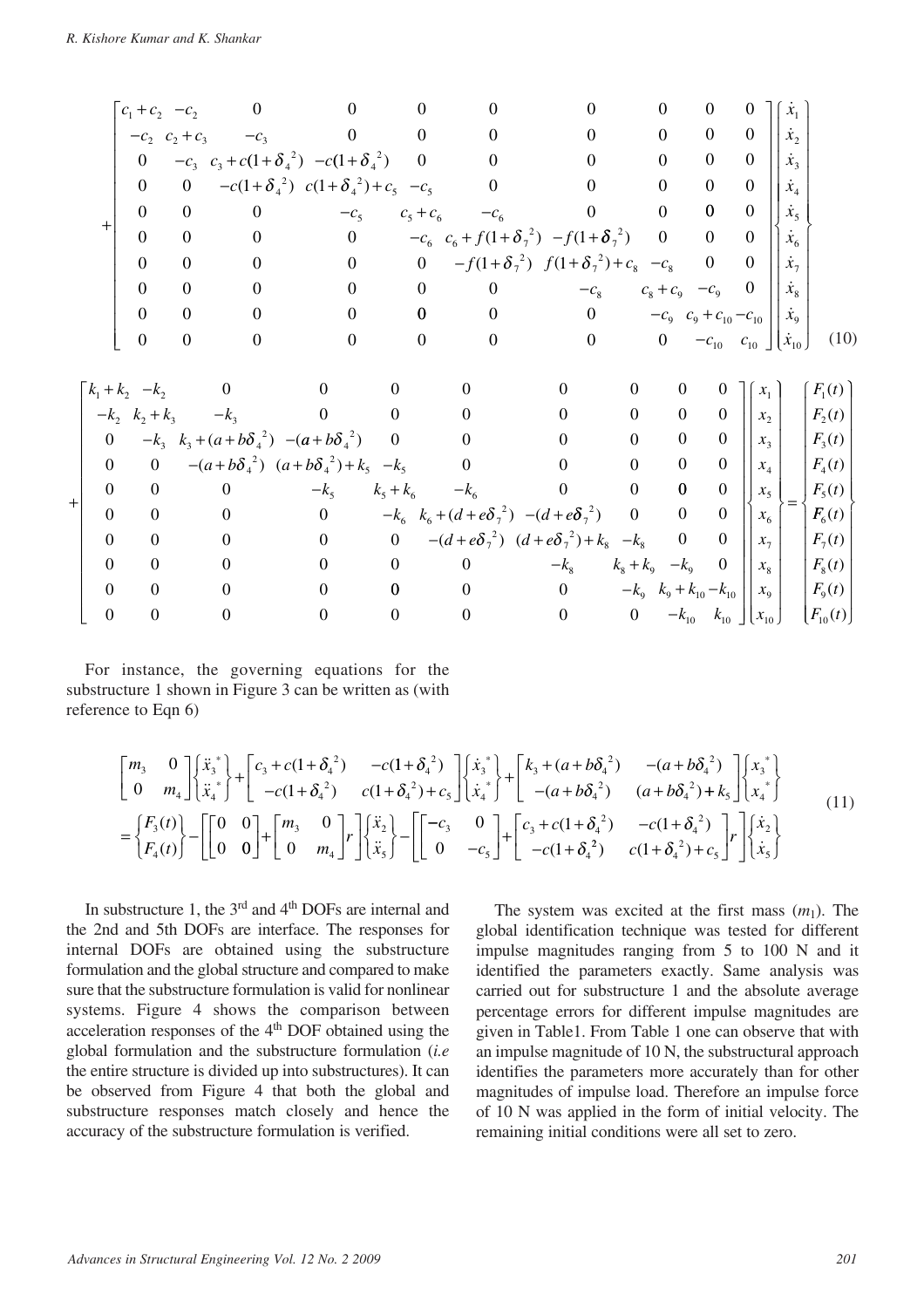| Table 1. Effect of different magnitudes of impulse |
|----------------------------------------------------|
| load on identification error for substructure 1 in |
| 10-DOF system with two nonlinear spring-damper     |
| pairs by GA                                        |

| <b>Magnitude of impulse</b> |             |
|-----------------------------|-------------|
| load                        | Avg.% error |
| 5                           | 11.41       |
| 10                          | 3.61        |
| 30                          | 17.06       |
| 50                          | 13.95       |
| 100                         | 26.61       |







**Figure 5.** 10-DOF linear system with nonlinear TMDs, substructures considered for identification and assumed parameter values

*202 Advances in Structural Engineering Vol. 12 No. 2 2009*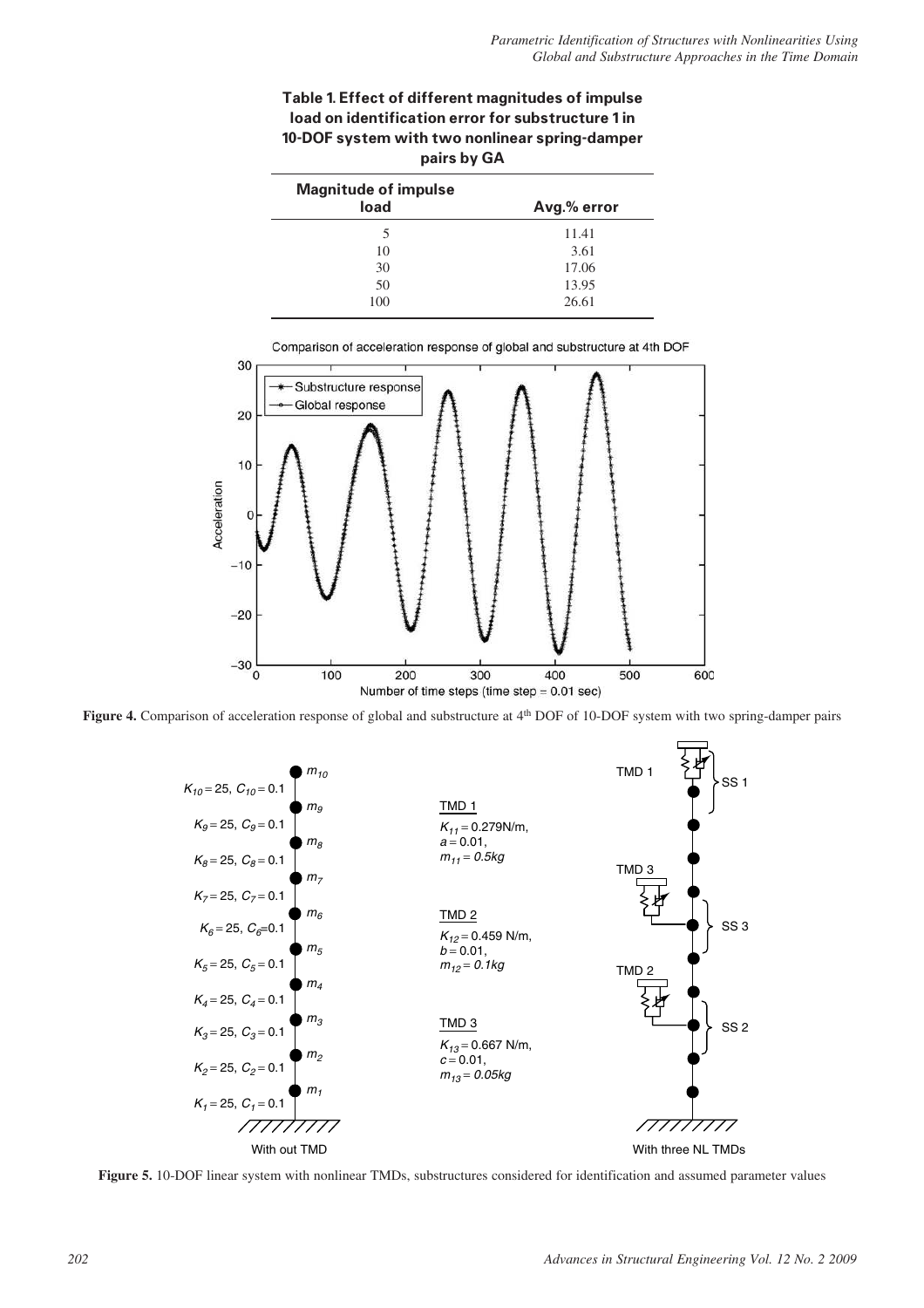## 5.2. 10-DOF Linear System with Nonlinear Tuned Mass Dampers (TMDs)

The system is shown in Figure 5 with a linear primary system and nonlinear TMDs, along with their substructures which were considered for identification. Each substructure includes a non-linear TMD. Tuned mass dampers (TMDs) are secondary elements consisting of a spring, mass and damper added to the primary structure in order to suppress a resonance peak. Usually TMDs are attached to the structures where maximum amplitudes of vibration occur. The three TMDs are each tuned to the first three natural frequencies of the main linear structure. Figure 5 shows the mass and stiffness of each TMD. Here TMDs with nonlinear damper were considered and the substructural identification technique was used for identifying the parameters, *i.e.,*

$$
c(\delta, \dot{\delta}) = a\dot{\delta} (1 + \delta^2)
$$
 (12)

Where  $\delta$  and  $\delta$  are resultant displacement and velocity. A 10-DOF linear system with three nonlinear TMDs was considered and the different cases considered are listed below.

- (a) 10-DOF linear system with three nonlinear TMDs
- (b) Full structure
- (c) Substructure 1
- (d) Substructure 2
- (e) Substructure 3

The system was excited with an impulse load of 10 N at the  $8<sup>th</sup>$  mass. The stiffness values of the 3 TMDs attached were calculated by tuning them to the first 3 natural frequencies of the main linear structure respectively *viz.,* 0.7473 rad/sec, 2.2252 rad/sec and 3.6534 rad/sec respectively. The dynamic equations for the whole system were obtained by applying D'Alembert's principle. The total mass of all 3 TMDs was 6.5% of the whole mass of the structure, where the first TMD's mass was of 5%, the second TMD's mass was 1% and the third TMD's mass was 0.5% of the whole structure's mass. The nonlinear damping coefficient for every nonlinear damper was assumed as 0.01. All stiffness coefficient values are in N/m and damping coefficient values are in N-s/m. Since the mode shape of a structure gives the relative motion of the DOFs, placement of the TMDs was decided based on the mode shapes of the main structure.

Figure 6 compares the acceleration response between the substructure and global responses of the 3rd DOF of the 10-DOF linear system with three nonlinear TMDs. It can be observed that the response calculated using the global approach exactly matches that of the substructure method, showing the substructure formulation works well for a system with nonlinear TMDs.

## 5.3. Linear Plane Truss with Nonlinear TMDs

Next, various cases of a linear plane truss systems with one, two and three nonlinear TMDs were considered. The plane truss of 12 members and 6 joints (modelled with 12 linear bar elements) is shown in Figure 7. The truss equations were obtained from the standard stiffness matrix for longitudinally vibrating rods and the TMDs with nonlinear dampers were attached to the joints using the force equilibrium conditions at the nodes. The parameters to be identified were the Modulus of Elasticity (*E*) of each truss element and other TMD parameters. Figures 7 and 8 show different cases analyzed, the substructures considered and the assumed parameter values. The length of both horizontal and vertical bars was taken as 2 meters. Different cases considered were a) a plane truss system without a TMD b) a plane truss system with one nonlinear TMD c) a plane truss system with two nonlinear TMDs d) a plane truss system with three nonlinear TMDs. In each case global and substructure identification was carried out. In Figure 7, for example, the mass of each TMD is 1% of the global structural mass. Stiffness coefficients for each TMD were calculated by tuning to the first 3 natural frequencies of the primary linear structure. Here the first 3 natural frequencies of the linear plane truss were 219.78 rad/sec, 753.39 rad/sec and 933.53 rad/sec respectively. The nonlinear damping coefficient for each TMD is assumed as 4. All the TMDs were constrained to move only in one direction.

Impulse excitation in the form of initial velocity was applied to excite the system as shown in Figure 8, the appropriate value being selected from a range of cases (see Table 2). It can be observed form Table 2 that with an initial velocity (impulse excitation) of 10m/s, parametric identification errors were lower than with other initial velocities.

## **6. NUMERICAL SIMULATION OF THE ABOVE MODELS – DISCUSSION OF RESULTS**

#### 6.1. 10-DOF Nonlinear System

The 10-DOF nonlinear system discussed in section 5.1, with two nonlinear spring-damper pairs and different substructures were considered for identification. The RK 4<sup>th</sup> order numerical integration method was used to solve the nonlinear dynamic equations.

## 6.1.1. Global identification approach

Global structure parameters were identified using both simple real coded GA and CGALM. Responses were measured at all the DOFs. Using fewer responses were found significantly affect the accuracy of identification. Table 3 gives the identification results for the global structure and substructure 1 and Table 4 summarizes identification results for both global and substructural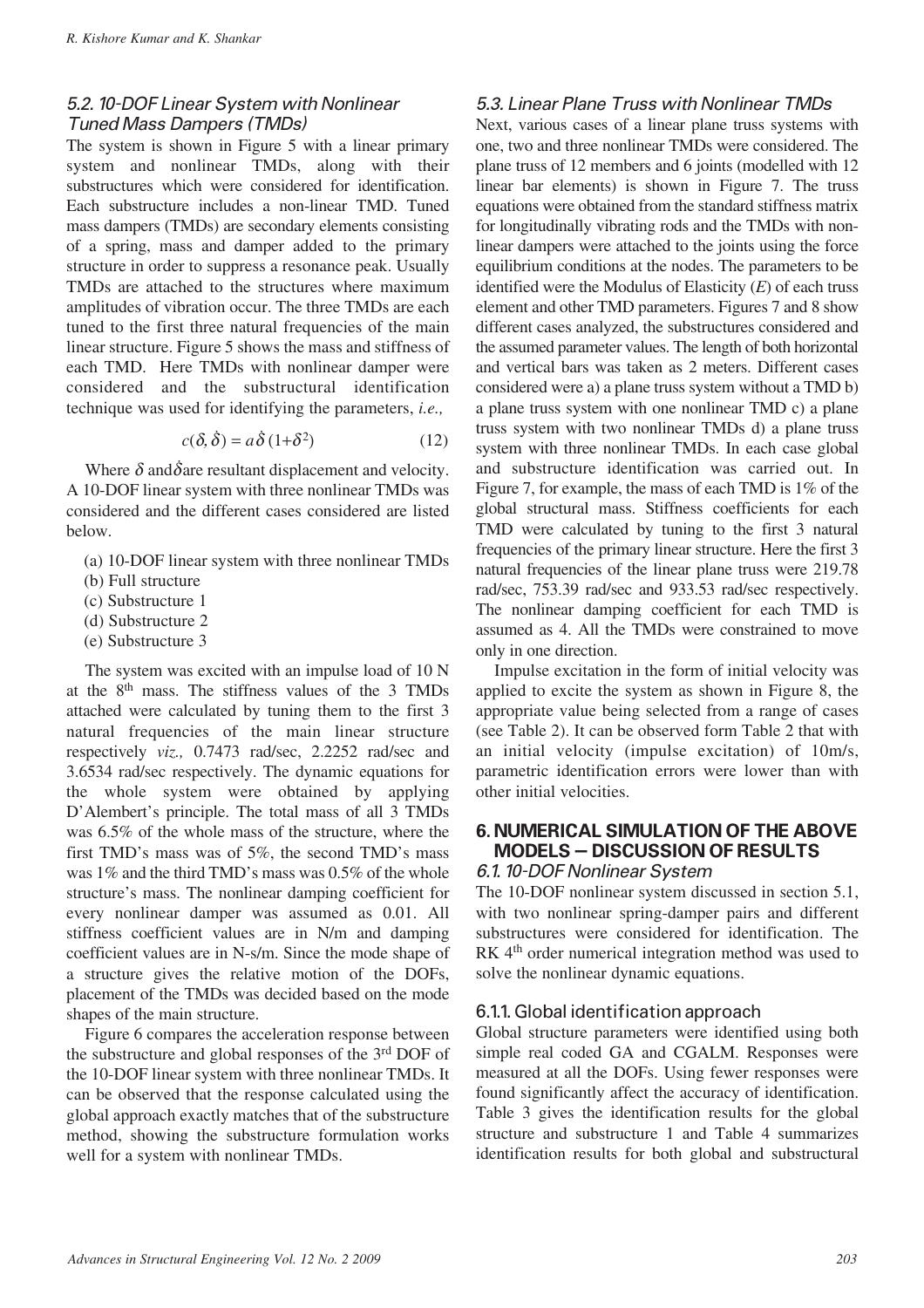## **Table 2. Effect of different magnitudes of initial velocities (impulse loads) on identification error for plane truss with one nonlinear TMD by CGALM**

| <b>Magnitude of initial velocities</b> |             |  |  |  |  |  |
|----------------------------------------|-------------|--|--|--|--|--|
| impulse load)                          | Avg.% error |  |  |  |  |  |
|                                        | 0.32        |  |  |  |  |  |
| 10                                     | 0.003       |  |  |  |  |  |
| 20                                     | 0.49        |  |  |  |  |  |
| 25                                     | 2.05        |  |  |  |  |  |



Comparison of acceleration response of substructure and global structure at 3rd DOF

**Figure 6.** Comparison of acceleration response of global and substructure at 3rd DOF of 10-DOF linear system with three nonlinear TMDs



**Figure 7.** Plane truss system with and without nonlinear TMD, substructures considered and assumed parameter values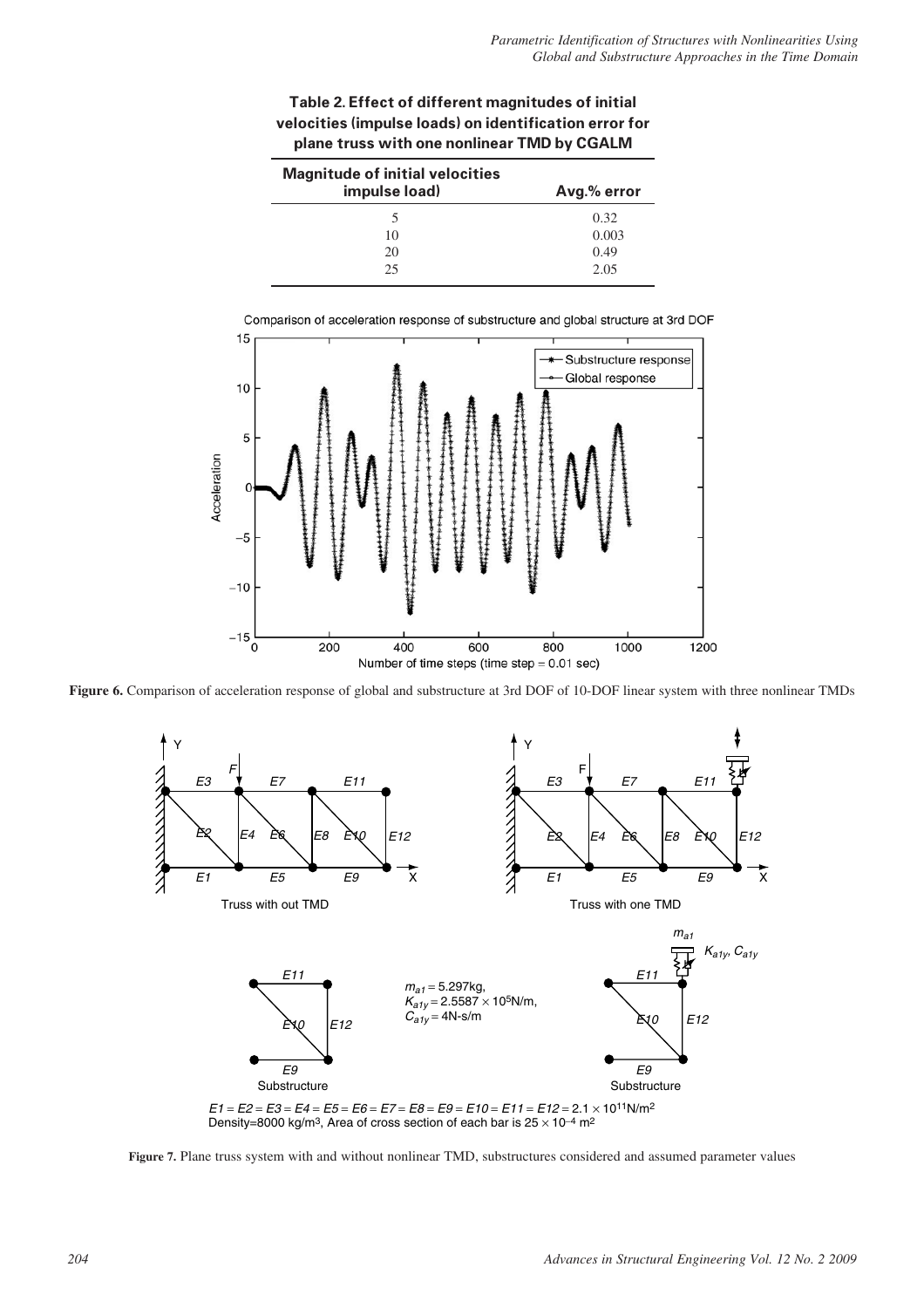| <b>Parameter</b> | <b>Exact</b> | <b>Estimated</b><br>(Pure GA) | $%$ error<br>(Pure GA) | <b>Estimated</b><br>(CGALM) | $%$ error<br>(CGALM) | <b>Estimated</b><br>(Substructure 1) | $%$ error<br>(Substructure 1) |
|------------------|--------------|-------------------------------|------------------------|-----------------------------|----------------------|--------------------------------------|-------------------------------|
| $K_1$            | 25           | 24.3450                       | 2.62                   | 25.3450                     | $-1.38$              |                                      |                               |
| $C_1$            | 1            | 1.1240                        | $-12.40$               | 1.0745                      | $-7.45$              |                                      |                               |
| $K_2$            | 25           | 25.2540                       | $-1.02$                | 24.0770                     | 3.69                 |                                      |                               |
| $C_2$            | 1            | 0.9924                        | 0.76                   | 0.7469                      | 25.31                |                                      |                               |
| $K_3$            | 25           | 25.4560                       | $-1.82$                | 25.6050                     | $-2.42$              | 25.1290                              | $-0.52$                       |
| $C_3$            | 1            | 1.0080                        | $-0.80$                | 1.1638                      | $-16.38$             | 1.0536                               | $-5.36$                       |
| a                | 25           | 25.1660                       | $-0.66$                | 24.9340                     | 0.26                 | 26.0490                              | $-4.20$                       |
| $\boldsymbol{b}$ |              | 0.9862                        | 1.38                   | 1.1366                      | $-13.66$             | 0.9913                               | 0.87                          |
| $\boldsymbol{c}$ |              | 1.0798                        | $-7.98$                | 1.1045                      | $-10.45$             | 1.0631                               | $-6.31$                       |
| $K_5$            | 25           | 25.3030                       | $-1.21$                | 24.8860                     | 0.46                 | 25.2870                              | $-1.15$                       |
| $C_5$            | 1            | 0.8862                        | 11.38                  | 0.8135                      | 18.65                | 1.0955                               | $-9.55$                       |
| $K_6$            | 25           | 25.7520                       | $-3.01$                | 25.4570                     | $-1.83$              |                                      |                               |
| $C_6$            | 1            | 0.8251                        | 17.49                  | 1.2267                      | $-22.67$             |                                      |                               |
| $\boldsymbol{d}$ | 25           | 25.0390                       | $-0.16$                | 24.6920                     | 1.23                 |                                      |                               |
| $\mathbf e$      | 1            | 0.9742                        | 2.58                   | 0.9467                      | 5.33                 |                                      |                               |
| $\mathbf f$      |              | 1.1533                        | $-15.33$               | 0.8349                      | 16.51                |                                      |                               |
| $K_8$            | 25           | 25.0720                       | $-0.29$                | 25.4290                     | $-1.72$              |                                      |                               |
| $C_8$            | 1            | 1.0334                        | $-3.34$                | 1.1495                      | $-14.95$             |                                      |                               |
| $K_9$            | 25           | 25.8490                       | $-3.40$                | 24.5710                     | 1.72                 |                                      |                               |
| $C_9$            | 1            | 1.0396                        | $-3.96$                | 1.0023                      | $-0.23$              |                                      |                               |
| $K_{10}$         | 25           | 25.1350                       | $-0.54$                | 25.0790                     | $-0.32$              |                                      |                               |
| $C_{10}$         | 1            | 1.0447                        | $-4.47$                | 0.9025                      | 9.76                 |                                      |                               |

#### **Table 3. Identification results for 10-DOF nonlinear system with two nonlinear spring-damper pairs**

#### **Table 4. Summary of identification results for 10-DOF nonlinear system with two nonlinear spring-damper pairs**

|              |                                                                                | without noise |              | with $\pm$ 5% noise |              |                      |  |
|--------------|--------------------------------------------------------------------------------|---------------|--------------|---------------------|--------------|----------------------|--|
|              | Sol. time (sec)                                                                | Avg. % error  | Max. % error | Avg. % error        | Max. % error | <b>GA parameters</b> |  |
|              | Full structure (22 parameters)                                                 |               |              |                     |              |                      |  |
| Pure GA      | 17498                                                                          | 3.2           | 14.19        | 4.39                | 17.49        | 800, 200             |  |
| <b>CGALM</b> | 773                                                                            | $\Omega$      | 0.002        | 8.02                | 25.31        | 200, 10              |  |
|              | Substructure 1 (7 parameters) Time saving compared with full structure 95%     |               |              |                     |              |                      |  |
| Pure GA      | 780                                                                            | 3.61          | $-7.81$      | 3.99                | $-9.55$      | 200, 20              |  |
|              | Substructure 2 (7 parameters) Time saving compared with full structure 95%     |               |              |                     |              |                      |  |
| Pure GA      | 776                                                                            | 3.90          | 6.28         | 5.27                | 8.27         | 200, 20              |  |
|              | Substructure 3 (14 parameters) Time saving compared with full structure $61\%$ |               |              |                     |              |                      |  |
| Pure GA      | 6833                                                                           | 2.59          | 14.21        | 3.73                | 8.96         | 300, 80              |  |

identification approaches and GA parameters considered. In CGALM the initial guess values required for the gradient based LM method were supplied using GA with a smaller population size and number of generations.

Since the population size and the number of generations were greater when applying global identification using GA, the solution time longer and the average absolute percentage error was 4.391% with noise *i. e.* the identified results are in well agreement with the assumed parameter values, whereas in CGALM the average absolute percentage error was greater with noise because the second stage (LM method) is sensitive to initial values.

## 6.1.2. Substructural identification approach

Real coded GA has been used in the substructural identification technique and only responses at the interface and internal DOFs are required. This results in fewer sensors. The identification results are shown in Table 4. The substructural identification approach requires less time. A time saving of 95% was noted compared with that to the global identification approach for substructures 1 and 2. From the point of view of identification accuracy, substructures 1 and 3 proved superior to the global method with simple GA and for all the substructures 1, 2 and 3, the global method with CGALM proved to be better. Figure 9 shows a typical convergence plot for the CGALM method for this case.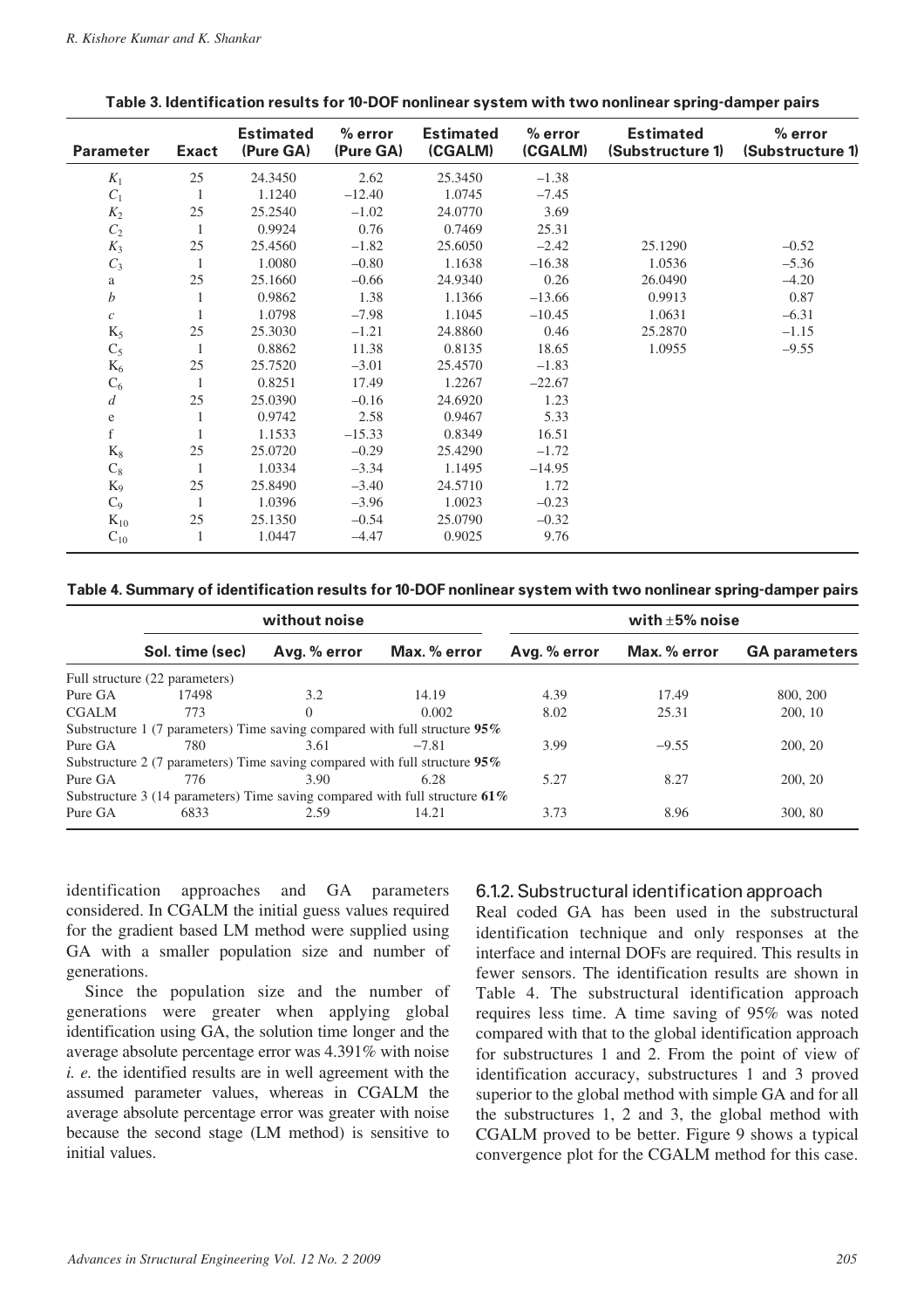*Parametric Identification of Structures with Nonlinearities Using Global and Substructure Approaches in the Time Domain* 



**Figure 8.** Plane truss system with nonlinear TMD, substructures considered, assumed parameter values



Convergence plot (CGALM) for 10-DOF system with two nonlinear spring-damper pairs

**Figure 9.** Convergence plot in CGALM method for 10-DOF system with two nonlinear spring-damper pairs

Figure 10 shows the sensitivity analysis for all parameters of the global structure. Each parameter was perturbed from the base values by 1%. The difference between acceleration responses at each DOF for both the perturbed and assumed parameters was calculated and then the RMS value of all the differences at each DOF gives the sensitivity of the parameters. It can be observed that the sensitivities of the nonlinear stiffness coefficients (*b, e*) and all linear and nonlinear damping coefficients are smaller than those of other parameters. Hence it is not easy to identify them accurately.

## 6.2. A 10-DOF Linear System with Nonlinear Tuned Mass Dampers (TMDs)

The identification of a 10-DOF linear system with nonlinear TMDs, discussed in section 5.2 is presented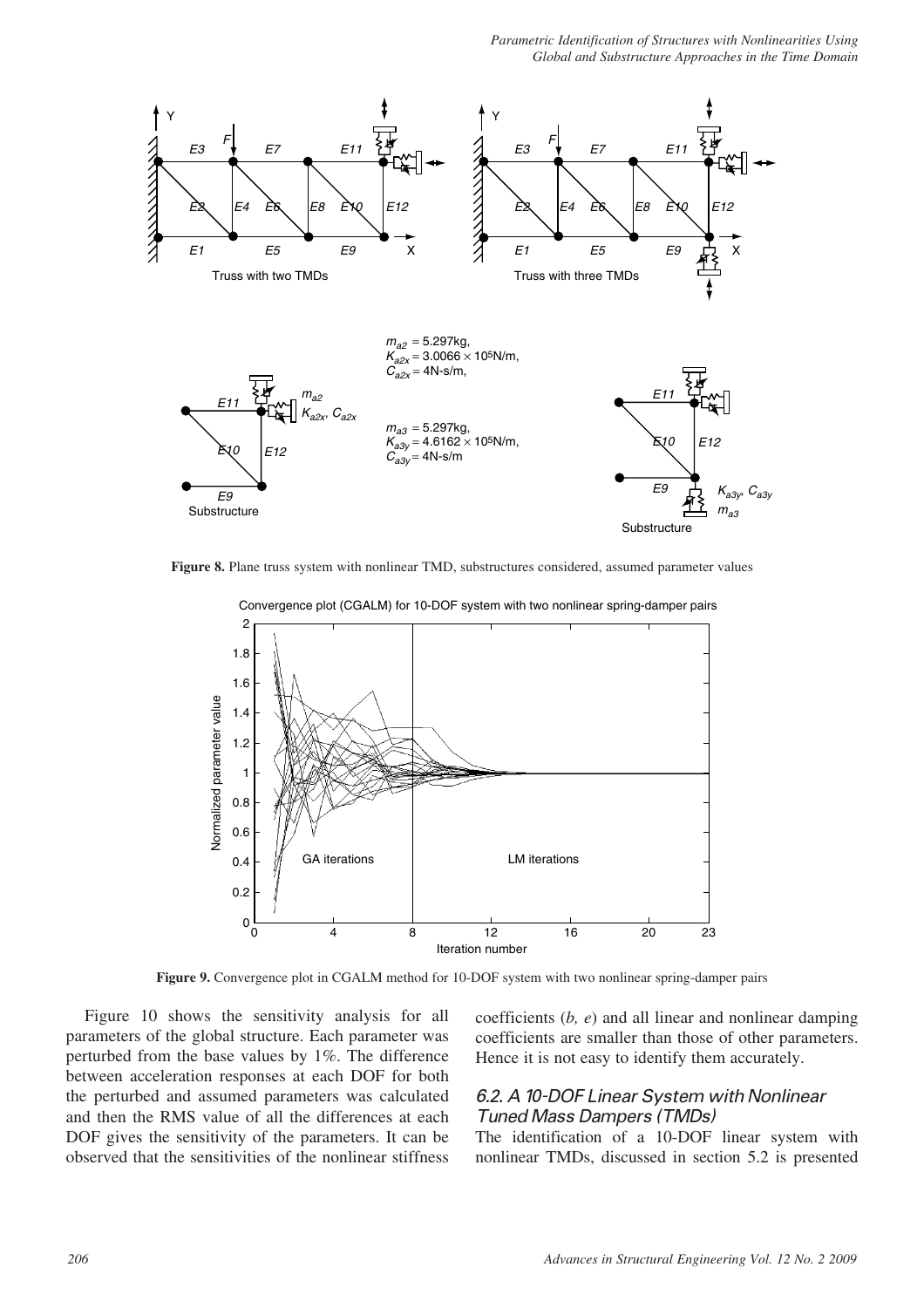|              |                                                                               | without noise |              |              | with $\pm 5\%$ noise |                      |  |  |  |
|--------------|-------------------------------------------------------------------------------|---------------|--------------|--------------|----------------------|----------------------|--|--|--|
|              | Soln. time (Sec)                                                              | Avg. % error  | Max. % error | Avg. % error | Max. % error         | <b>GA parameters</b> |  |  |  |
|              | Full Structure (26 parameters)                                                |               |              |              |                      |                      |  |  |  |
| <b>CGALM</b> | 1602                                                                          | 0.002         | 0.025        | 3.83         | $-24.03$             | 200, 10              |  |  |  |
| Pure GA      | 15303                                                                         | 5.76          | $-27.70$     | 5.71         | 21.09                | 800, 50              |  |  |  |
|              | Substructure 1(4 parameters) Time saving compared with full structure $95\%$  |               |              |              |                      |                      |  |  |  |
| Pure GA      | 773                                                                           | 5.69          | $-17.09$     | 2.96         | $-8.94$              | 50, 30               |  |  |  |
|              | Substructure 2 (6 parameters) Time saving compared with full structure 94%    |               |              |              |                      |                      |  |  |  |
| Pure GA      | 920                                                                           | 3.30          | 8.24         | 3.47         | $-7.54$              | 50, 30               |  |  |  |
|              | Substructure 3 (6 parameters) Time saving compared with full structure $94\%$ |               |              |              |                      |                      |  |  |  |
| Pure GA      | 920                                                                           | 4.26          | $-10.48$     | 6.89         | 16.02                | 50, 30               |  |  |  |

**Table 5. Summary of identification results of 10-DOF linear system with three nonlinear TMDs at 3rd, 6th and 10th DOFs**



**Figure 10.** Sensitivity analysis of parameters of full structure, impulse force is applied at first DOF (m1)

here. Three different cases are considered with one, two and three nonlinear TMDs and in each case substructures were chosen which included a TMD. In the following subsections the results of each is discussed clearly.

#### 6.2.1. 10-DOF linear system with three nonlinear TMDs at 3rd, 6th and 10th DOFs

As shown in Figure 5 a 10-DOF linear system has 3 nonlinear TMDs attached which were tuned to the first 3 natural frequencies of the main linear structure. Three substructures were considered for identification purposes in such a way that each substructure included a nonlinear TMD. The identification results summary and the GA parameters (population size and number of generations) considered are shown in Table 5. The substructure approach only requires sensors at the interface and interior, whereas the global approach requires a sensor at every DOF for accuracy.

It can be observed from Table 5 that the identification results for substructures 1 and 2 are better than those for the full structure as obtained by both CGALM and pure GA. About a 95% time saving was obtained for all the

substructure cases, in comparison with full structure identification with pure GA. The reason for the greater maximum percentage errors is due to the lesser sensitivity of the substructure parameters.

## 6.3. Linear Plane Truss with Nonlinear TMDs

The parametric identification of the plane truss with 12 members and 6 joints, discussed in section 5.3, is presented here. For full structure identification using both CGALM and GA, the responses at each joint in both *X* and *Y* directions were measured (a total of 12 responses). In substructure identification by GA only responses at the interfaces and internal joints both in the *X* and *Y* directions were measured which resulted in decrease in the number of sensors required for identification. For all the cases considered the system was excited using an impulse load, which was given in the form of an initial velocity.

#### 6.3.1. Plane truss without TMD

The full-structure and substructures considered for identification and their assumed parameter values are shown in Figure 7. Table 6 gives the identification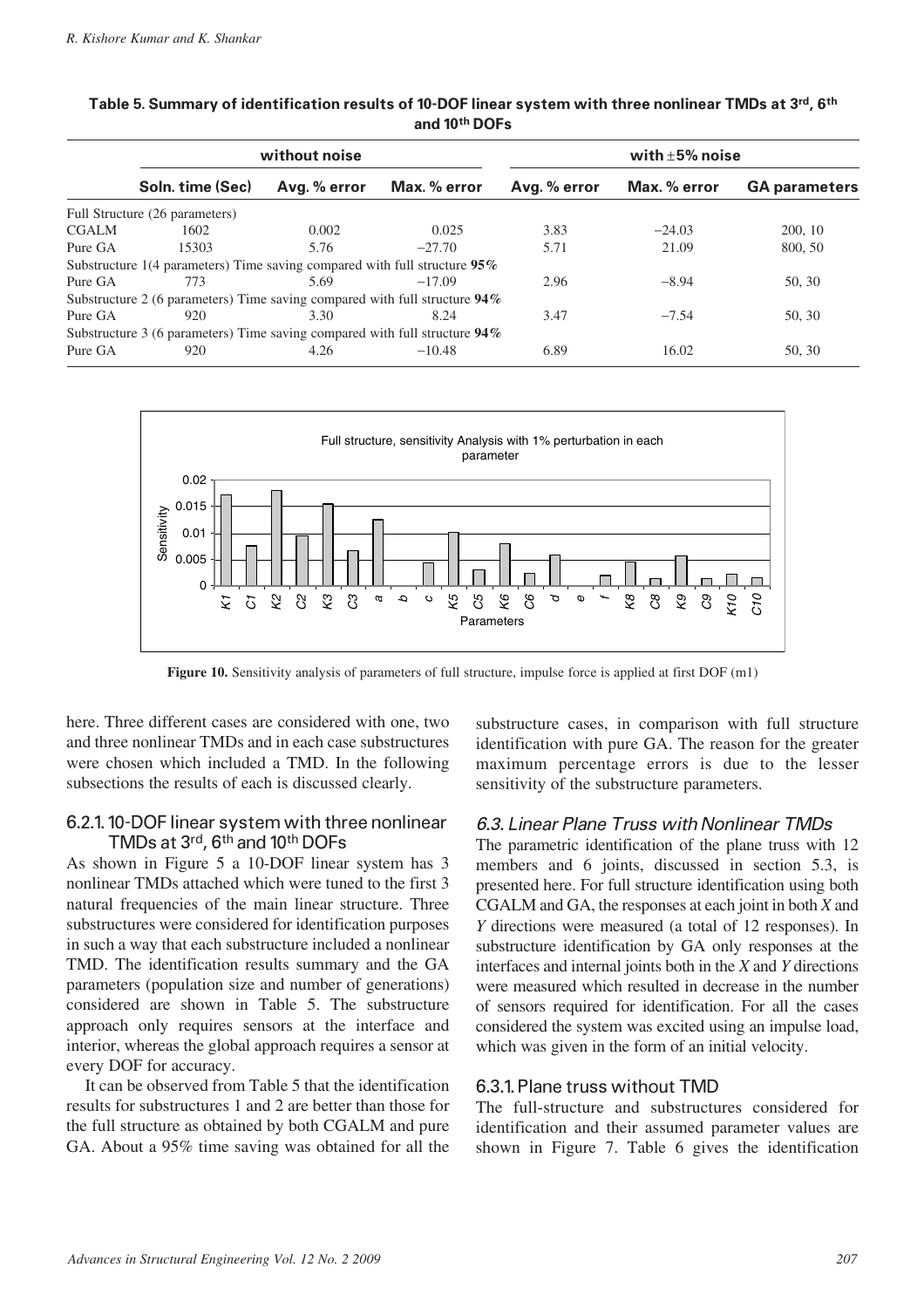|              |                                                                             | without noise |              | with $\pm 5\%$ noise |              |                      |  |
|--------------|-----------------------------------------------------------------------------|---------------|--------------|----------------------|--------------|----------------------|--|
|              | Soln. time (Sec)                                                            | Avg. % error  | Max. % error | Avg. % error         | Max. % error | <b>GA parameters</b> |  |
|              | Full Structure (12 parameters)                                              |               |              |                      |              |                      |  |
| <b>CGALM</b> | 469                                                                         | 0.29          | $-0.81$      | 1.99                 | $-6.06$      | 300, 10              |  |
| Pure GA      | 1229                                                                        | 4.18          | $-11.33$     | 4.70                 | $-19.19$     | 300, 50              |  |
|              | Substructure (4 parameters) Time saving compared with full structure $75\%$ |               |              |                      |              |                      |  |
| Pure GA      | 301                                                                         | 0.16          | $-0.47$      | 2.49                 | 3.89         | 200, 20              |  |

**Table 6. Summary of identification results of plane truss system with out TMD**

**Table 7. Summary of identification results of plane truss system with one nonlinear TMD**

|              |                                                                          | without noise |              | with $\pm 5\%$ noise |              |                      |  |
|--------------|--------------------------------------------------------------------------|---------------|--------------|----------------------|--------------|----------------------|--|
|              | Soln. time (sec)                                                         | Avg. % error  | Max. % error | Avg. % error         | Max. % error | <b>GA parameters</b> |  |
|              | Full Structure (14 parameters)                                           |               |              |                      |              |                      |  |
| <b>CGALM</b> | 378                                                                      | 0.003         | 0.014        | 3.25                 | 15.11        | 300, 10              |  |
| Pure GA      | 4911                                                                     | 2.45          | $-7.24$      | 3.83                 | $-11.78$     | 400, 80              |  |
|              | Substructure (6 parameters) Time saving compared with full structure 78% |               |              |                      |              |                      |  |
| Pure GA      | 1054                                                                     | 1.68          | $-3.39$      | 3.01                 | 10.76        | 300, 30              |  |

results obtained by the both global, substructure approach and the GA parameters assumed. The CGALM identified global parameters with much lower errors with out noise but it needed responses at each DOF (12 sensors). For substructure identification, (without noise) parameters were identified accurately and with only a few measurement sensors (8 sensors). Since the number of parameters to be identified is greater for full structure identification, the percentage of error by GA identification is greater.

# 6.3.2. Plane truss with one nonlinear TMD

TMD with a nonlinear damper, which was tuned to the first natural frequency of the main linear structure, was attached at the free end of the truss and the TMD was constrained to move in the vertical (*y*) direction. The first TMD mass and stiffness are *ma1* and *ka1y* and are tuned to the first natural frequency of the truss. Figure 7 shows the full structure, substructure and assumed parameter values. The identification results summary for the plane truss with one nonlinear TMD is tabulated in Table 7.

As shown in Table 7, the average percentage error via the substructure approach (with noise) is less than that via the global identification approach, and there is a 78% of time saving as compared with full structure identification by GA. There is also a reduced requirement for the number of sensors for the substructure method, as was the case previously, above.

# 6.3.3. Plane truss with two nonlinear TMDs

A second TMD, constrained to move in the horizontal (*x*) direction was added at the free end of the cantilever truss model. The second TMD mass and stiffness are  $m_{a2}$  and  $k_{a2x}$  and were tuned to the second natural frequency of the truss. Figure 8 shows the full structure, substructure and assumed parameter values. The identification results summary is tabulated in Table 8, giving the time saving and identification errors. The substructure approach performs well compared to that of the CGALM in the presence of noise.

# 6.3.4. Plane truss with three nonlinear TMDs

In this case a third TMD, constrained to move in the vertical (*y*) axis was added at the free end. The third TMD mass and stiffness are  $m_{a3}$  and  $k_{a3y}$  and were tuned to the third natural frequency of the truss. Figure 8 shows the full structure, substructure and assumed parameter values. The identification results summary for the plane truss with one nonlinear TMD is tabulated in Table 9. In this case all 3 approaches with noise (full structure identification by GA, CGALM and substructure approach) identified the parameters with nearly the same degree of accuracy. A time saving of 81% was obtained with the substructure method.

# **7. CONCLUSIONS**

The parametric identification of nonlinear structures in the time domain has been carried out using both global and substructural identification approaches for certain specific numerical examples, ranging from basic lumped mass systems to complex truss type structures. A review of all the cases described in this paper shows a time saving of 61% to 95% when using the substructure method, as opposed to global structure identification with simple GA. This depends on the relative size of the substructure and the number of unknown parameters in the substructure.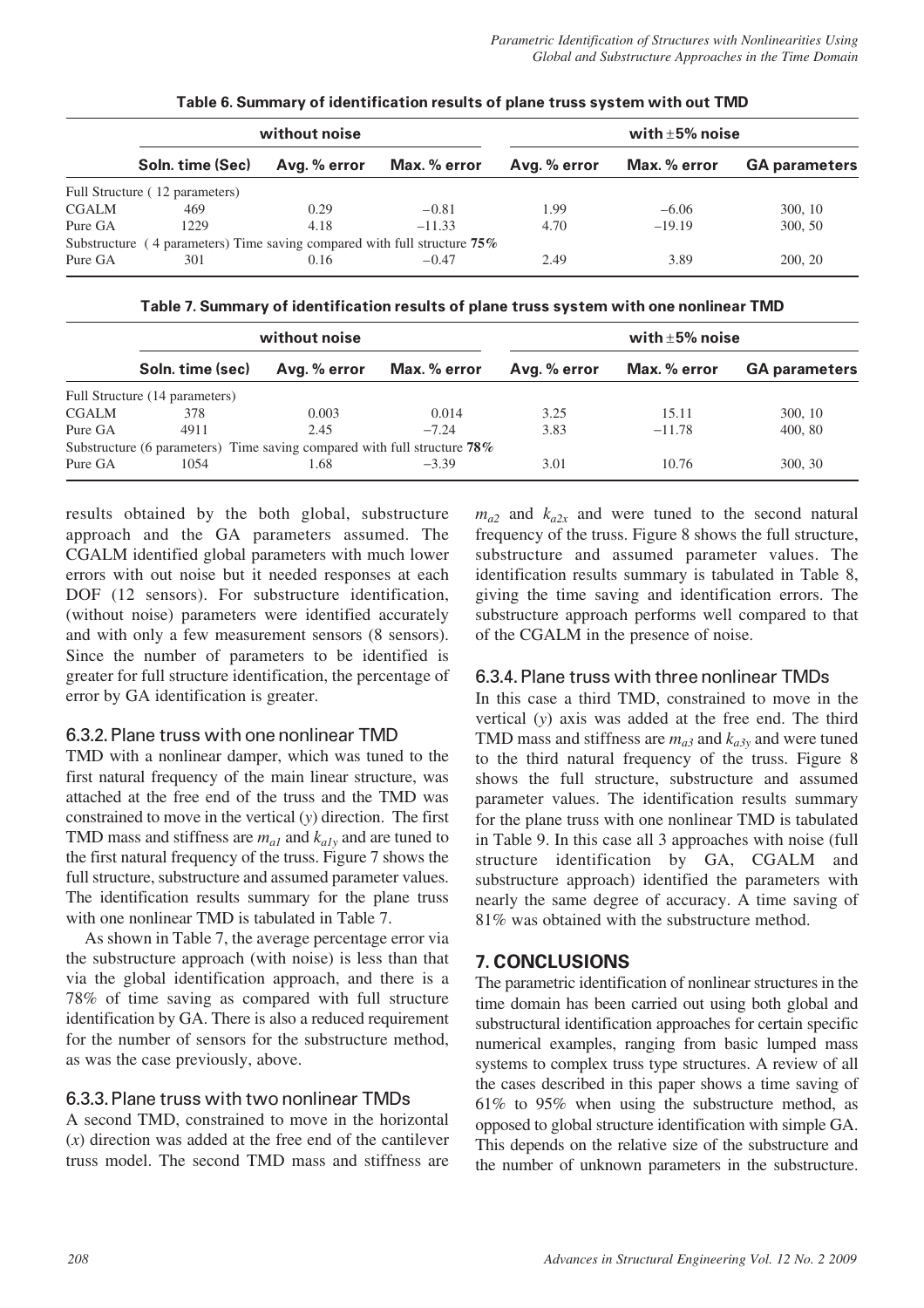|              |                                                                             | without noise |              | with $\pm 5\%$ noise |              |                      |  |
|--------------|-----------------------------------------------------------------------------|---------------|--------------|----------------------|--------------|----------------------|--|
|              | Soln. time (sec)                                                            | Avg. % error  | Max. % error | Avg. % error         | Max. % error | <b>GA parameters</b> |  |
|              | Full Structure (16 parameters)                                              |               |              |                      |              |                      |  |
| <b>CGALM</b> | 496                                                                         | 0.041         | 0.29         | 7.82                 | $-26.90$     | 300, 10              |  |
| Pure GA      | 5985                                                                        | 3.30          | $-8.61$      | 3.48                 | $-10.05$     | 500, 80              |  |
|              | Substructure (8 parameters) Time saving compared with full structure $78\%$ |               |              |                      |              |                      |  |
| Pure GA      | 1325                                                                        | 3.02          | 17.63        | 6.54                 | 18.99        | 300, 40              |  |

**Table 8. Summary of identification results of plane truss system with two nonlinear TMDs**

**Table 9. Summary of identification results of plane truss system with three nonlinear TMDs**

|              |                                                                              | without noise |              | with $\pm 5\%$ noise |              |                      |  |
|--------------|------------------------------------------------------------------------------|---------------|--------------|----------------------|--------------|----------------------|--|
|              | Soln. time (sec)                                                             | Avg. % error  | Max. % error | Avg. % error         | Max. % error | <b>GA parameters</b> |  |
|              | Full Structure (18 parameters)                                               |               |              |                      |              |                      |  |
| <b>CGALM</b> | 707                                                                          | 0.16          | 1.18         | 4.26                 | 23.91        | 300, 10              |  |
| Pure GA      | 8183                                                                         | 4.03          | $-16.08$     | 4.47                 | 12.57        | 600, 80              |  |
|              | Substructure (10 parameters) Time saving compared with full structure $81\%$ |               |              |                      |              |                      |  |
| Pure GA      | 1623                                                                         | 4.51          | $-15.33$     | 4.60                 | $-22.09$     | 300, 50              |  |

Generally, the substructure identification approach performs well in the presence of noise and compares well with the global approach in this respect. However in all the cases considered here, the application of the more sophisticated hybrid-GA, *i.e.* combined with the LM algorithm, was able to significantly improve the computational performance of the global identification approach. In this regard it is noted that the presence of noise can cause significant errors with the CGALM, because the second stage of the hybrid algorithm (LM method) is gradient based and is sensitive to the initial values supplied by the GA. From the practical point of view, substructural identification could be preferred because a) fewer of sensors are required when compared with global identification techniques and b) the ability to completely ignore structural parameter values outside the substructure. However, the substructure equations are rather complex to formulate and acceleration responses at the substructure interfaces are required.

## **REFERENCES**

- Chakraborty, S., Mukhopadhyay, M. and Sha, O.P. (2002). "Determination of physical parameter of stiffened plates using genetic algorithm", *Journal of Computing in Civil Engineering*, ASCE, Vol. 16, No. 3, pp. 206–221.
- Chang, W.D. (2006). "An improved real-coded genetic algorithm for parameter estimation of non-linear systems", *Mechanical Systems and Signal Processing*, Vol. 20, pp. 236–246.
- Ghanem, R.R. and Shinozuka, M. (1995). "Structural-system identification, I: theory", *Journal of Engineering Mechanics*, ASCE, Vol. 121, No. 2, pp. 255–264.
- Gladwell, G.M.L. (1986). "The inverse mode problem for lumpedmass systems", *Quarterly Journal of Mechanics and Applied Mathematics*, Vol. 39, pp. 297–307.
- Goldberg, D.E. (1989). *Genetic Algorithms in Search, Optimization, and Machine Learning*, Reading, MA: Addison-Wesley.
- Hanagud, S.V., Meyyappa, M. and Craig, J.I. (1985). "Method of multiple scales and identification of non-linear structural dynamic systems", *AIAA journal*, Vol. 23, No. 5, pp. 802–807.
- Hao, H. and Xia, Y. (2002). "Vibration-based damage detection of structures by genetic algorithm", *Journal of Computing in Civil Engineering*, ASCE, Vol. 16, No. 3, pp. 222–229.
- Jiang, B. and Wang, B.W. (2002). "Parameter estimation of nonlinear system based on genetic algorithm", *Control Theory and Applications*, Vol. 17, No. 1, pp. 150–152.
- Koh, C.G. and See, L.M. (1994). "Identification and uncertainty estimation of structural parameters", *Journal of Engineering Mechanics*, ASCE, Vol. 120, No. 6, pp. 1219–1236.
- Koh, C.G., See, L.M. and Balendra, T. (1991). "Estimation of structural parameters in time domain: A substructure approach", *Earthquake Engineering and Structural Dynamics*, Vol. 20, No. 8, pp. 787–801.
- Koh, C.G. and Shankar, K. (2003). "Stiffness identification by a substructural approach in frequency domain", *International Journal of Structural Stability and Dynamics*, Vol. 3, No. 2, pp. 267–278.
- Koh, C.G. and Shankar, K. (2003). "Substructural identification method without interface measurement", *Journal of Engineering Mechanics*, ASCE, Vol. 129, No. 77, pp. 769–776.
- Koh, C.G., Hong, B. and Liaw, C.Y. (2003). "Substructural and progressive structural identification methods", *Engineering Structures*, Vol. 25, No. 12, pp. 1551–1563.